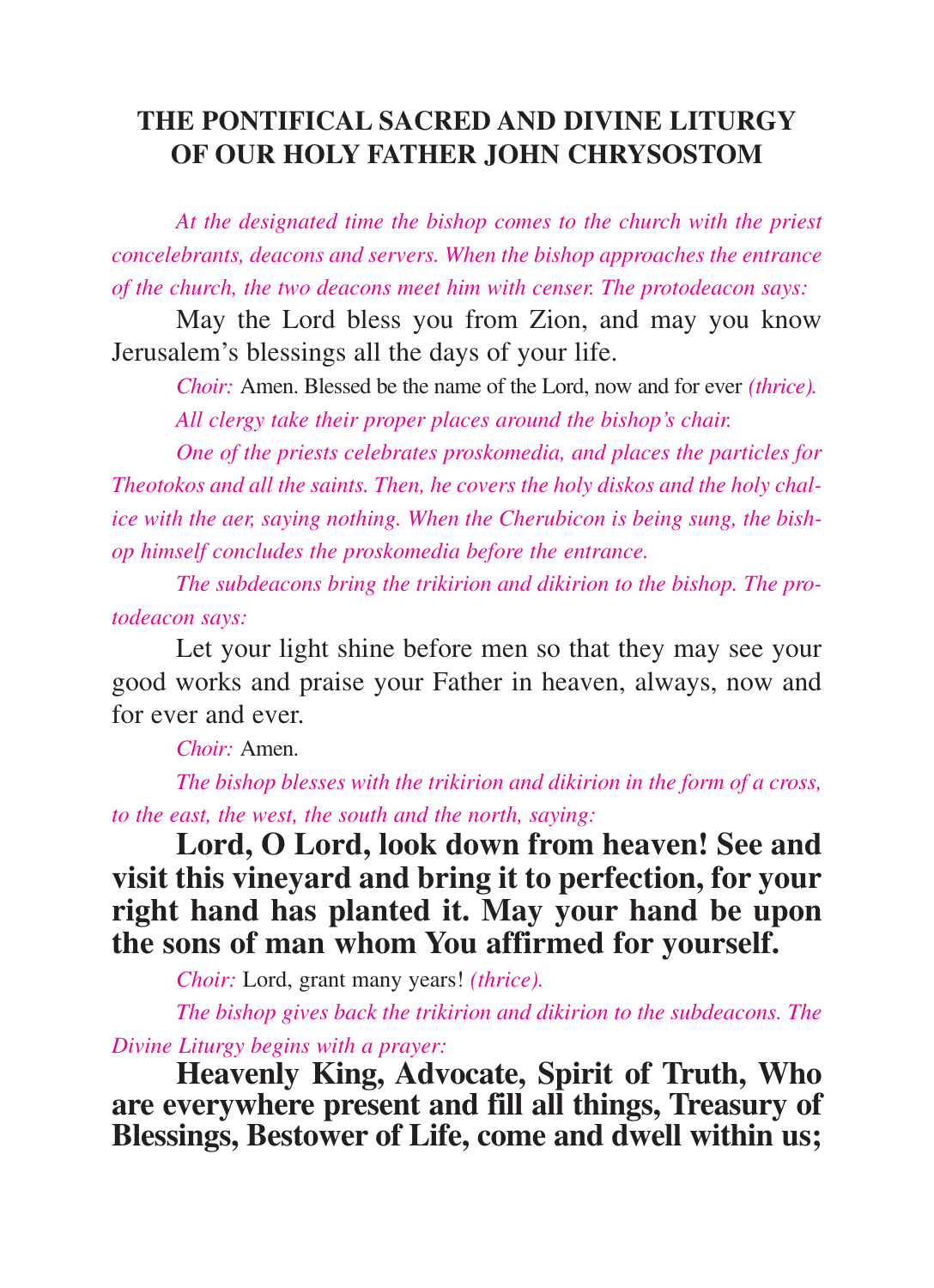**cleanse us of all that defiles us, and O Good One, save our souls.**

**Glory to God in the highest, and on earth peace, among men good will** *(twice).*

**Lord, You will open my lips, and my mouth shall declare your praise.**

*After this the protodeacon, together with other deacons, comes to the bishop, and holding their oraria with three fingers of their right hand, incline their heads and say:*

Master, it is time to act for the Lord. Give the blessing.

*The bishop, blessing them in the form of a cross, says:*

**Blessed be our God, always, now and for ever and ever.**

*Protodeacon:* 

Pray for us, Master.

*Bishop:* 

**May the Lord God make straight your steps.**

*Protodeacon:*

Remember us, O holy Master.

*The bishop blesses the head of the deacon, saying:*

**May the Lord God remember you in His kingdom, always, now and for ever and ever.**

*Deacons:* Amen.

*The deacons kiss the bishop's right hand, bow and leave. The protopresbyter, from where he stands, bows to the bishop, goes to the sanctuary through the southern door, and charges the deacon to open the holy doors. The protodeacon goes to the holy doors and begins in a loud voice:*

Master, give the blessing.

*The protopresbyter takes the Gospel Book with both hands and, lifting it a little, makes the sign of the cross, saying:*

**Blessed be the kingdom of the Father, and of the Son, and of the Holy Spirit, now and for ever and ever.**

*Choir:* Amen. *The bishop is seated.*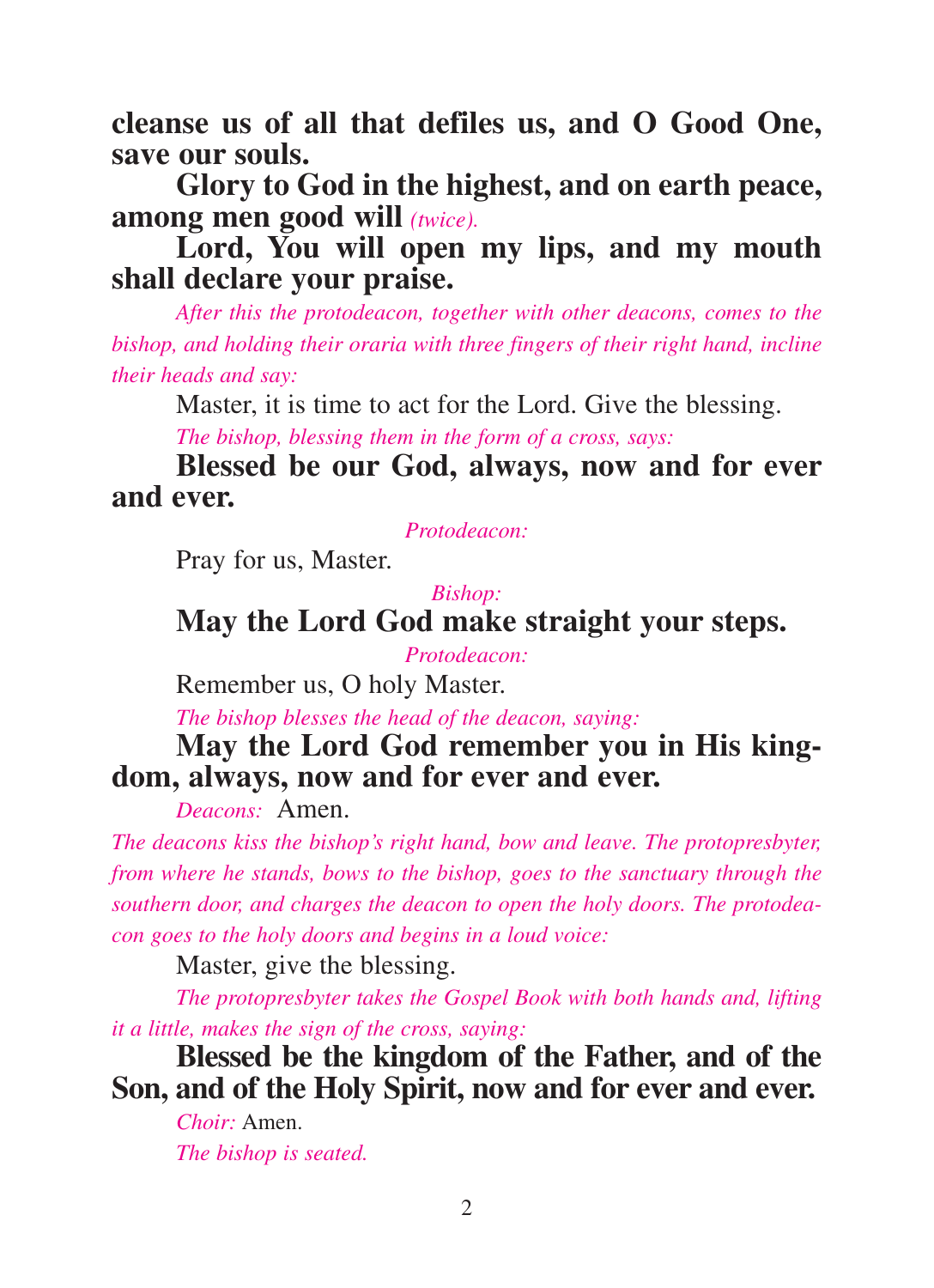#### *Protodeacon:*

In peace, let us pray to the Lord.

*Choir:* Lord, have mercy.

For the peace from on high and for the salvation of our souls, let us pray to the Lord.

*Choir:* Lord, have mercy.

For peace throughout the world, for the well-being of God's holy churches and for the unity of all, let us pray to the Lord.

*Choir:* Lord, have mercy.

For this holy church and for all who enter it with faith, reverence, and fear of God, let us pray to the Lord.

*Choir:* Lord, have mercy.

For the most holy universal Pontiff, *N.,* Pope of Rome, our most blessed Patriarch, *N.,* our most reverend Metropolitan, *N.,* our God-loving Bishop, *N.,* the reverend priesthood, the diaconate in Christ, and all the clergy and the people, let us pray to the Lord.

*Choir:* Lord, have mercy.

For our nation under God, for our government, and for all in the military, let us pray to the Lord.

*Choir:* Lord, have mercy.

For this city *(or* For this village *or* For this holy monastery*),* for every city and country and for the faithful who live in them, let us pray to the Lord.

*Choir:* Lord, have mercy.

For favorable weather, for an abundance of the fruits of the earth, and for peaceful times, let us pray to the Lord.

*Choir:* Lord, have mercy.

For the seafarers and travelers, for the sick and the suffering, for those held captive, and for their salvation, let us pray to the Lord.

*Choir:* Lord, have mercy.

That we may be delivered from all tribulation, wrath, and misfortune, let us pray to the Lord.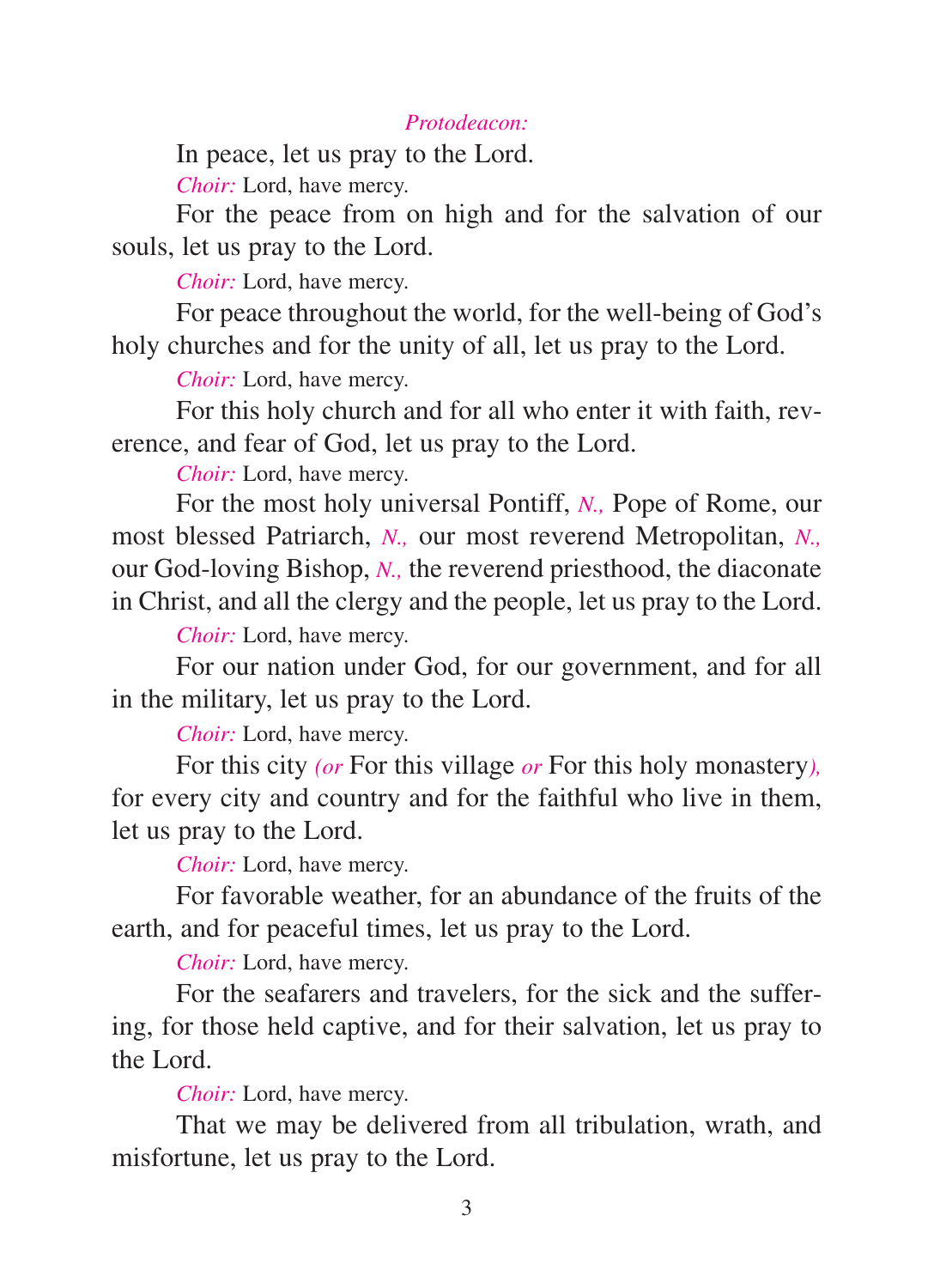*Choir:* Lord, have mercy.

Help us, save us, have mercy and protect us, O God, by Your grace.

*Choir:* Lord, have mercy.

Remembering our most holy and immaculate, most blessed and glorious Lady, the Mother of God and ever-virgin Mary, together with all the saints, let us commend ourselves and one another and our whole life to Christ our God.

*Choir:* To You, O Lord.

*The bishop says in a low voice the Prayer of the First Antiphon:*

**Lord, our God, Whose power is beyond comparison, Whose glory is beyond comprehension, Whose mercy is beyond measure, and Whose love for humankind is beyond all telling, in the kindness of Your heart, O Master, look upon us and upon this holy church, and bestow on us and on those praying with us, the riches of Your mercy and compassion,**

*And then the protopresbyter at the altar exclaims:*

**for all glory, honor, and worship befit You, Father, Son, and Holy Spirit, now and for ever and ever.**

*Choir:* Amen.

*Then he turns to the bishop and bows.*

*The choir sings the first antiphon. Bishop stands for Only begotten....* 

*The protodeacon bows to the bishop, goes from his place to stand before the icon of the Savior.*

*After the antiphon, another deacon goes to the usual place, bows and says:* Again and again, in peace, let us pray to the Lord.

*Choir:* Lord, have mercy.

Help us, save us, have mercy and protect us, O God, by Your grace.

*Choir:* Lord, have mercy.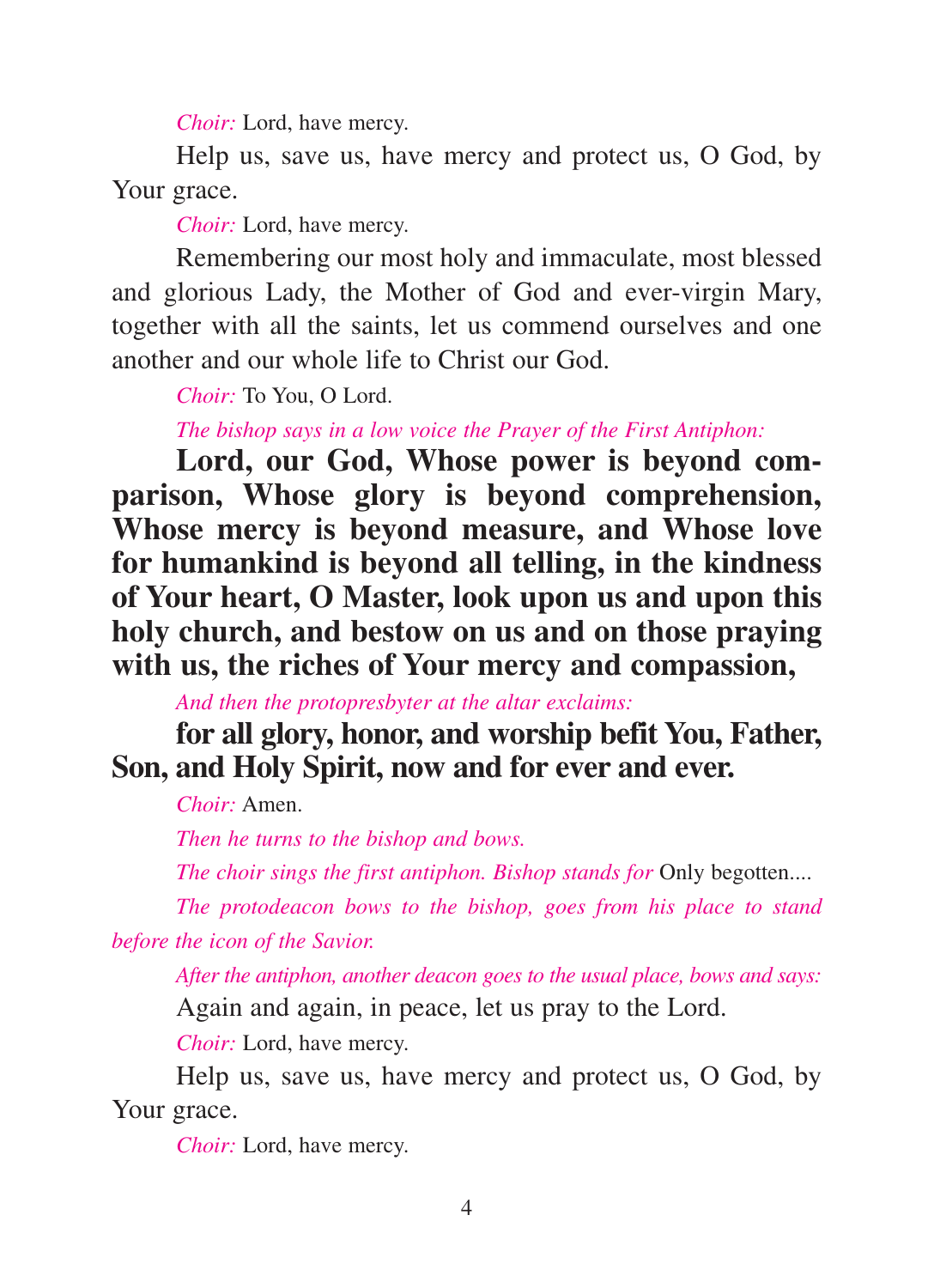Remembering our most holy and immaculate, most blessed and glorious Lady, the Mother of God and ever-virgin Mary, together with all the saints, let us commend ourselves and one another and our whole life to Christ our God.

*Choir:* To You, O Lord.

*The priest bows to the bishop and goes to the holy altar through the southern door and says in a low voice the Prayer of the Third Antiphon.*

**You have given us the grace to pray together in harmony and have promised to grant the requests of two or three who join their voices in Your name. Fulfill now for us, Your servants, these petitions for our benefit. Grant us in this present life the knowledge of Your truth, and in the age to come, bestow eternal life,**

#### *Exclamation:*

**for You are a good and loving God, and in return we give glory to You, Father, Son, and Holy Spirit, now and always, and for ever and ever.**

*Choir:* Amen.

*When the choir sings the Third Antiphon or, if it is Sunday, the Beatitudes, the protodeacon and the deacons approach and make a bow. Likewise the protopresbyters from both the right side and the left side bow to the bishop and enter the sanctuary, some through the southern door and the others through the northern door. When the choir sings* Glory be: *the first priest gives the Gospel Book to the protodeacon. They proceed from the sanctuary: the readers with candles, the subdeacons with the trikirion and dikirion, the deacons with censers, protodeacon with the Gospel Book, followed by concelebrating priests, who when stand flanking the bishop's throne.*

*The protodeacon says:* Let us pray to the Lord. *The bishop says in a low voice the Prayer of Entrance:*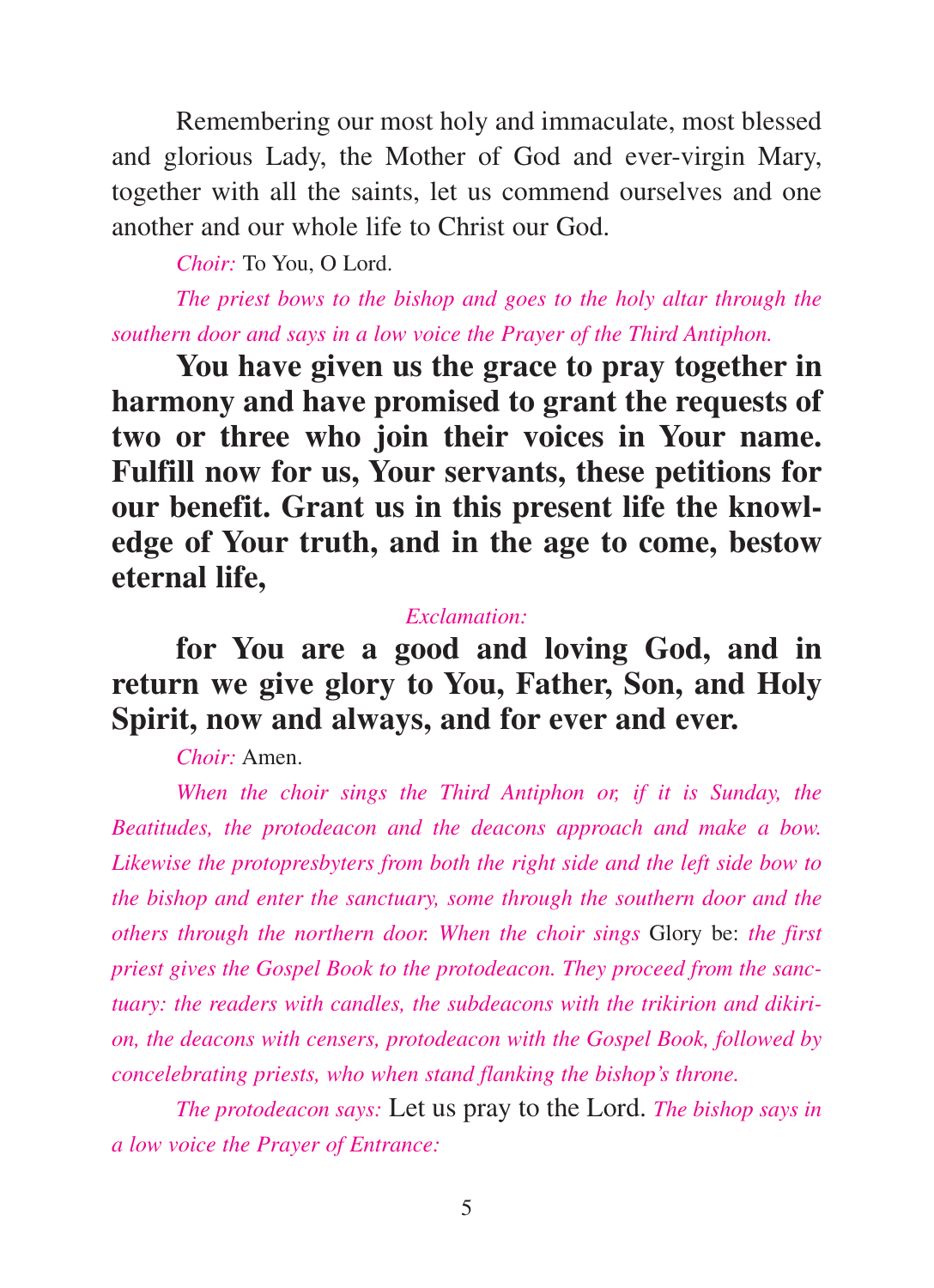**Lord God our Master, Who established in heaven the ranks and armies of angels and archangels for the service of Your glory, grant that as we make our entrance, the holy angels may enter too, serving with us and joining in the praise of Your goodness. For all glory, honor and worship befit You, Father, Son, and Holy Spirit, now and for ever and ever. Amen.**

*At the conclusion of this prayer, the protodeacon points to the east with the orarion he is holding with three fingers of his right hand, and says to the bishop:*

Master, bless the holy entrance.

*The bishop, blessing, says:*

**Blessed be the entrance of Your saints, always, now and for ever and ever.**

*The protodeacon presents the Gospel Book to the bishop to kiss, then kisses the right hand of the bishop. The protodeacon then walks to the center, stands in front of the bishop, raises his hands slightly to display the Gospel Book, and says aloud:*

Wisdom! Stand aright!

*Choir:* Come, let us worship and fall down before Christ.

Son of God, risen from the dead, save us who sing to You: Alleluia.

*The bishop blesses in the form of a cross, to the east, the west, the south and the north, saying:*

**O Christ, the true Light, You enlighten and sanctify everyone who comes into the world.**

**Let the light of Your countenance shine upon us, that walking in it, we may see the light of Your unapproachable glory.**

**Direct our steps in the observance of Your commandments.**

**Through the prayers of Your most pure Mother, O Christ our God, save us.**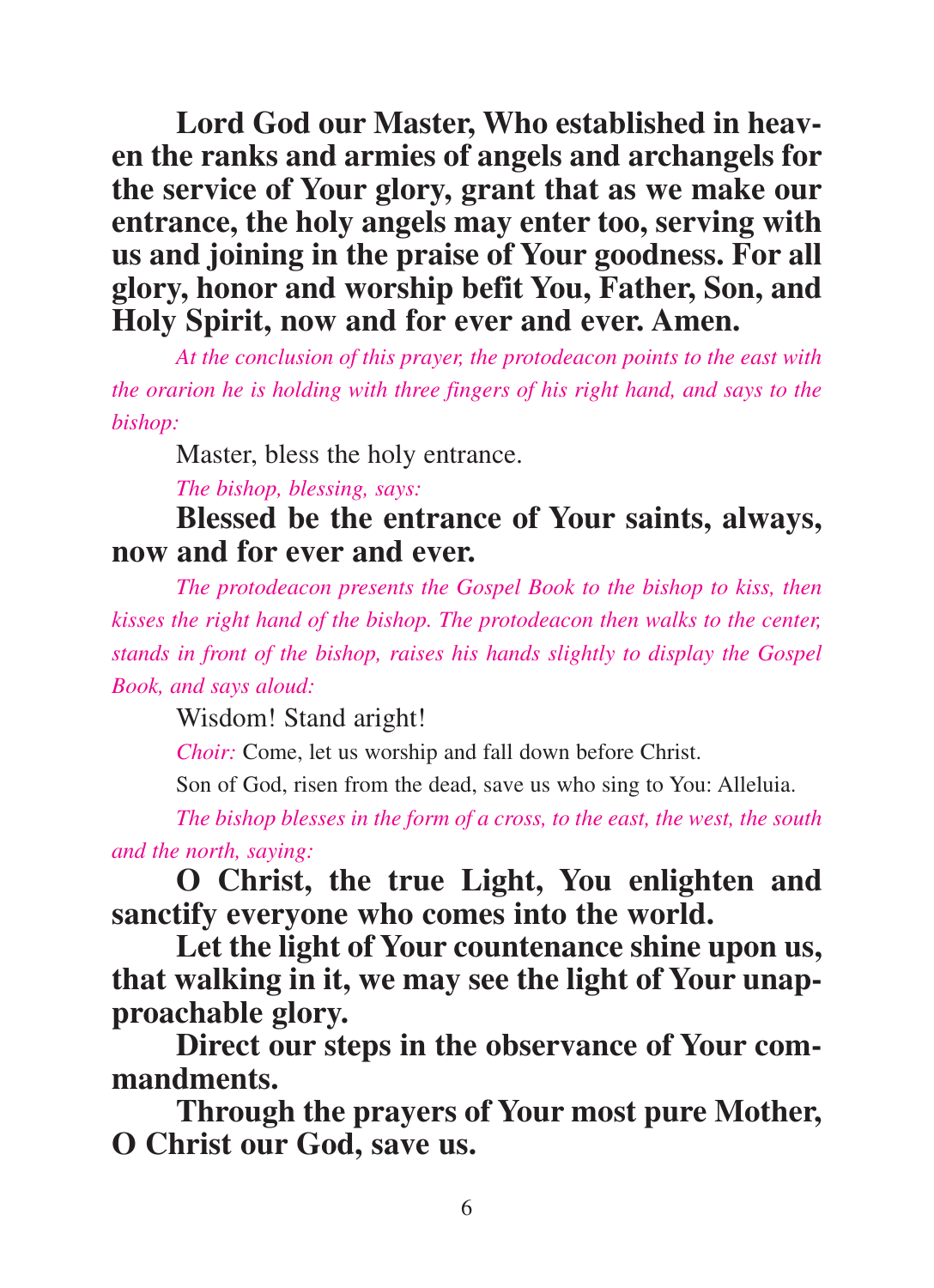*After each blessing the choir sings:* Lord, grant many years!

*While the bishop sings,* Direct our steps, *the protodeacon puts the Gospel Book on the altar and brings the censer to the bishop. Then, the bishop takes the censer and gives the trikirion to the protodeacon. The deacon leads the bishop to the sanctuary, where he begins to incense in the customary manner.*

*The troparia are sung now.*

*The bishop says the Prayer of the Thrice-Holy Hymn:*

**Holy God, You dwell in the holies. With threefold cries of holy the seraphim acclaim You, the cherubim glorify You, and all the heavenly powers worship You. From nothingness You brought all things into being. You created man in Your own image and likeness and adorned him with all Your graces. You give wisdom and understanding to all who ask. You do not turn Your face from the sinner but offer repentance as a way for salvation. You have made us, Your humble and undeserving servants, worthy to stand before the glory of Your holy altar at this very time, and bring You due worship and praise. Accept from the lips of us sinners the Thrice-Holy Hymn and visit us in Your kindness, O Master. Forgive us all our offenses, voluntary and involuntary. Sanctify our souls and bodies, and grant that we, in holiness, may serve You all the days of our life, through the intercession of the Holy Mother of God and of all the saints, who throughout the ages have found favor with You.**

*When the choir sings the last troparion, the protodeacon, bowing his head, says to the bishop:*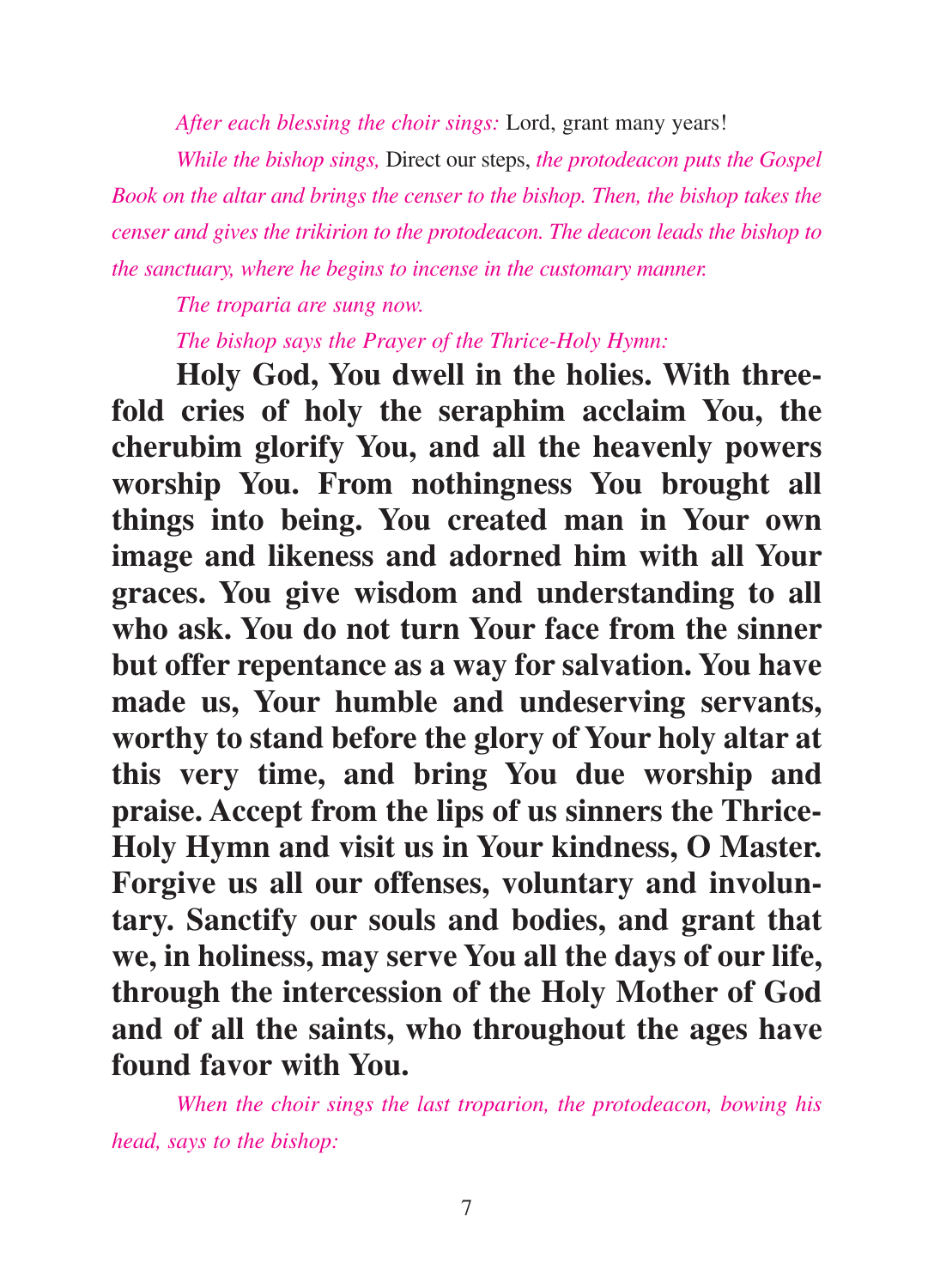Bless, Master, the time of the Thrice-Holy hymn.

*The bishop blesses the Gospel Book with the trikirion and dikirion, saying:*

**Blessed be the Father and the Son and the Holy Spirit, the one Godhead and one Being in three distinct Persons.**

*And continues:*

**For You, our God, are holy, and we give glory to You, Father, Son, and Holy Spirit, now and for ever** *Deacon:* **and ever.**

*Choir:* Amen.

Holy God, Holy and Mighty, Holy and Immortal, have mercy on us *(twice).*

*The bishop sings once:*

# Αγιος ο Θεος, αγιος ισχυρος, αγιος αθανατος, ελεησον ηµας.

*The protodeacon intones:*

Give glory to Christ our God.

*Choir:* Glory be: Now and for ever:

*And again:* Holy God:

*And when* All you who have been baptized into Christ: *is being sung:*

# Οσοι εις Χριστον εβαπτισθητε, Χριστον ενεδυσασθε, αλληλουια.

*As the Thrice-Holy hymn is being sung, the bishop, priests and deacons join in the recitation and together make three bows before the holy altar.*

*The protodeacon then says to the bishop:*

Master, proceed.

*They depart for the place on high. As the bishop proceeds, he says:* **Blessed is he who comes in the name of the Lord.**

*Protodeacon:*

Master, bless the chair on high.

### *Bishop:*

**Blessed are You on the throne of glory of Your kingdom, Who sit upon the cherubim, always, now and for ever and ever.**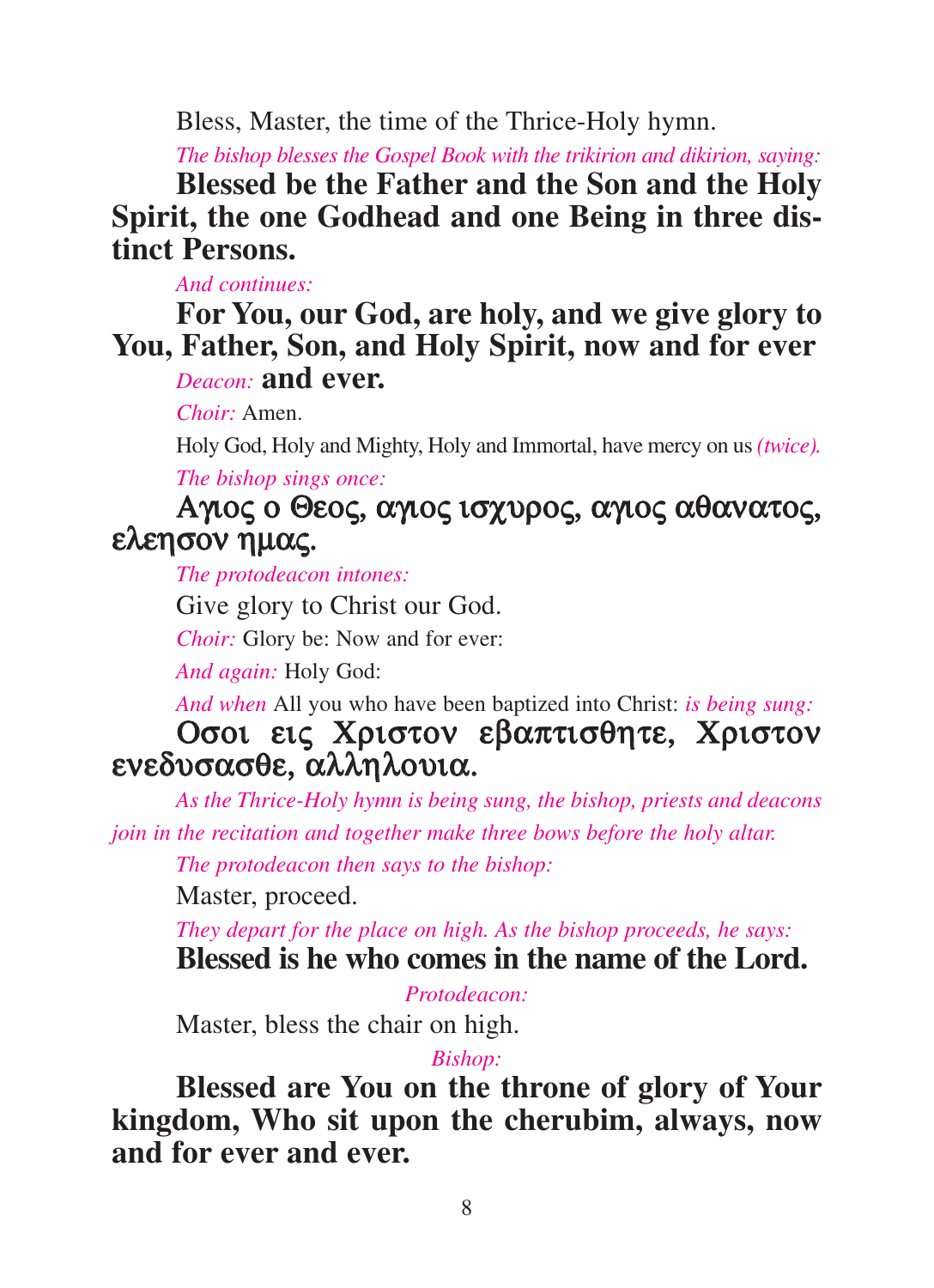*At the conclusion of the Thrice-Holy Hymn, the protodeacon comes to the holy doors and says:*

Let us be attentive!

*Bishop exclaims:*

# **Peace be with all.**

*Protodeacon:* Wisdom! Let us be attentive!

*The choir sings the prokimenon, a versicle from the Psalm of David. Protodeacon:* Wisdom!

*Reader: (reads the Epistle title)*

*Protodeacon:* Let us be attentive!

*Reader: (reads the Epistle)*

*The Epistle having been read, the bishop says:*

## **Peace be with you.**

*Deacon:* Wisdom! Let us be attentive!

*Choir:* Alleluia, Alleluia, Alleluia.

*As the* Alleluia *is being sung, the protodeacon takes the censer and the incense, comes to the bishop, and having received a blessing from him, incenses around the holy table, and the entire sanctuary, the bishop and priests.*

*The bishop says this prayer before the Gospel:*

**Make the pure light of Your Divine knowledge shine in our hearts, O loving Master. Open the eyes of our minds that we may understand the message of Your Gospel. Instill in us the fear of Your blessed commandments that we may subdue all carnal desires and follow a spiritual way of life, thinking and doing all that pleases You. For You, O Christ our God, are the enlightenment of our souls and bodies, and we give glory to You, together with Your eternal Father and Your most holy, good, and life-giving Spirit, now and for ever and ever. Amen.**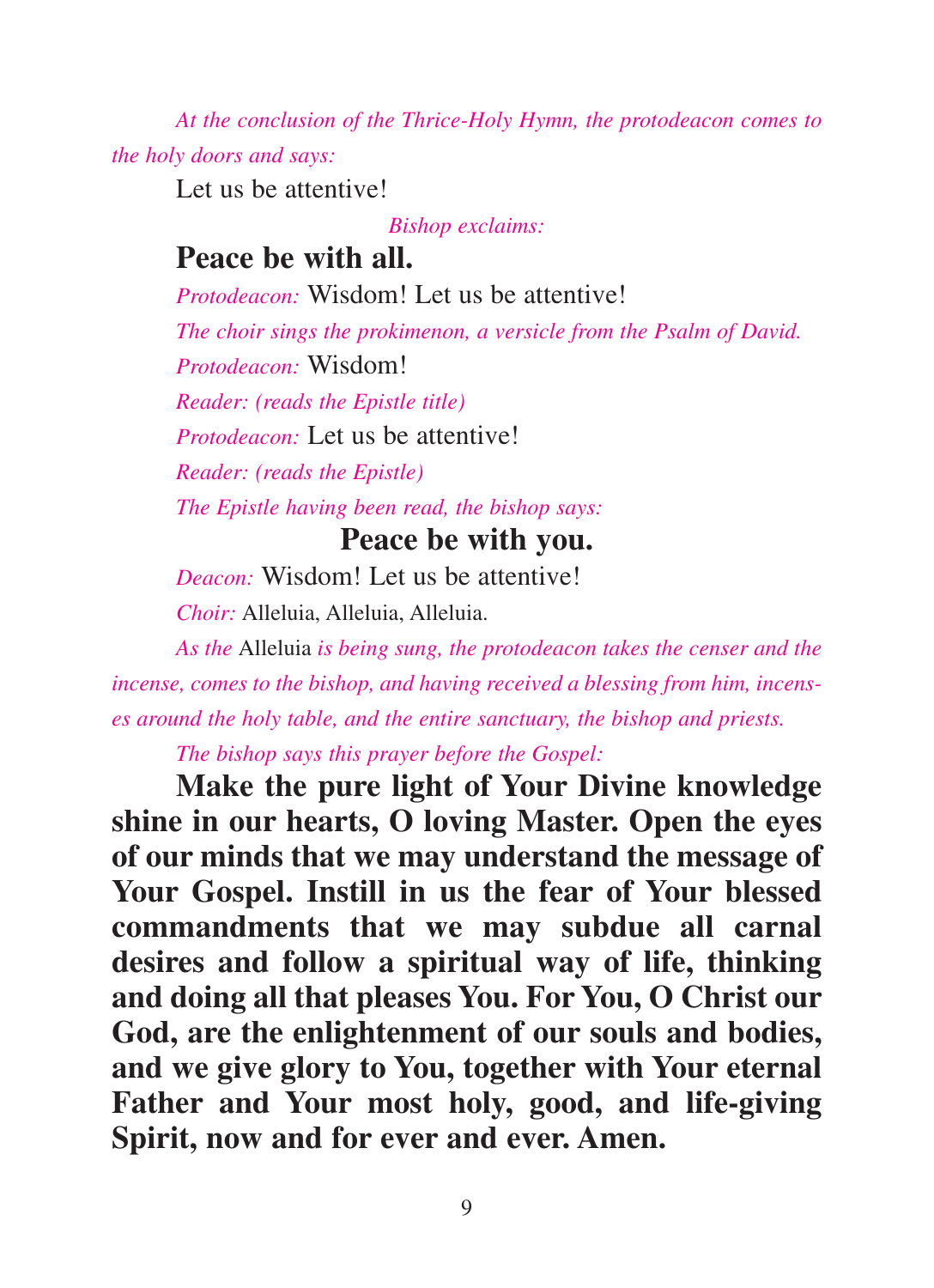*After the prayer, the bishop blesses the priests with his hand, saying:*

**Bless these concelebrating priests, O Lord our God, and deem them worthy to serve You in holiness and justice, always, now and for ever and ever. Amen.**

*The protodeacon returns the censer to its customary place, comes to the bishop with the Gospel Book and, with bowed head, says:*

Master, bless the reader of the Gospel of the holy apostle and evangelist *N.*

*The bishop signing him, says:*

**May God, through the intercession of the holy, glorious, all-praiseworthy apostle and evangelist** *N.* **grant that you proclaim the Good News with great power for the fulfillment of the Gospel of His beloved Son, our Lord Jesus Christ.**

*Protodeacon:* Amen.

*And he continues immediately:*

Wisdom! Stand aright! Let us listen to the holy Gospel.

## *Bishop:* **Peace be with all.**

*Choir:* And with your spirit.

### *Protodeacon:*

A reading from the holy Gospel according to *N.*

*Choir:* Glory be to You, O Lord, glory be to You.

*Deacon:* Let us be attentive!

*After the Gospel has been read, the choir sings:* Glory be to You.... *The bishop receives the trikirion and dikirion and blesses the people. Choir:* Εις πολλα ετι, δεσποτα.

*The bishop says to the protodeacon:*

**Peace be with you, proclaimer of the Good News.**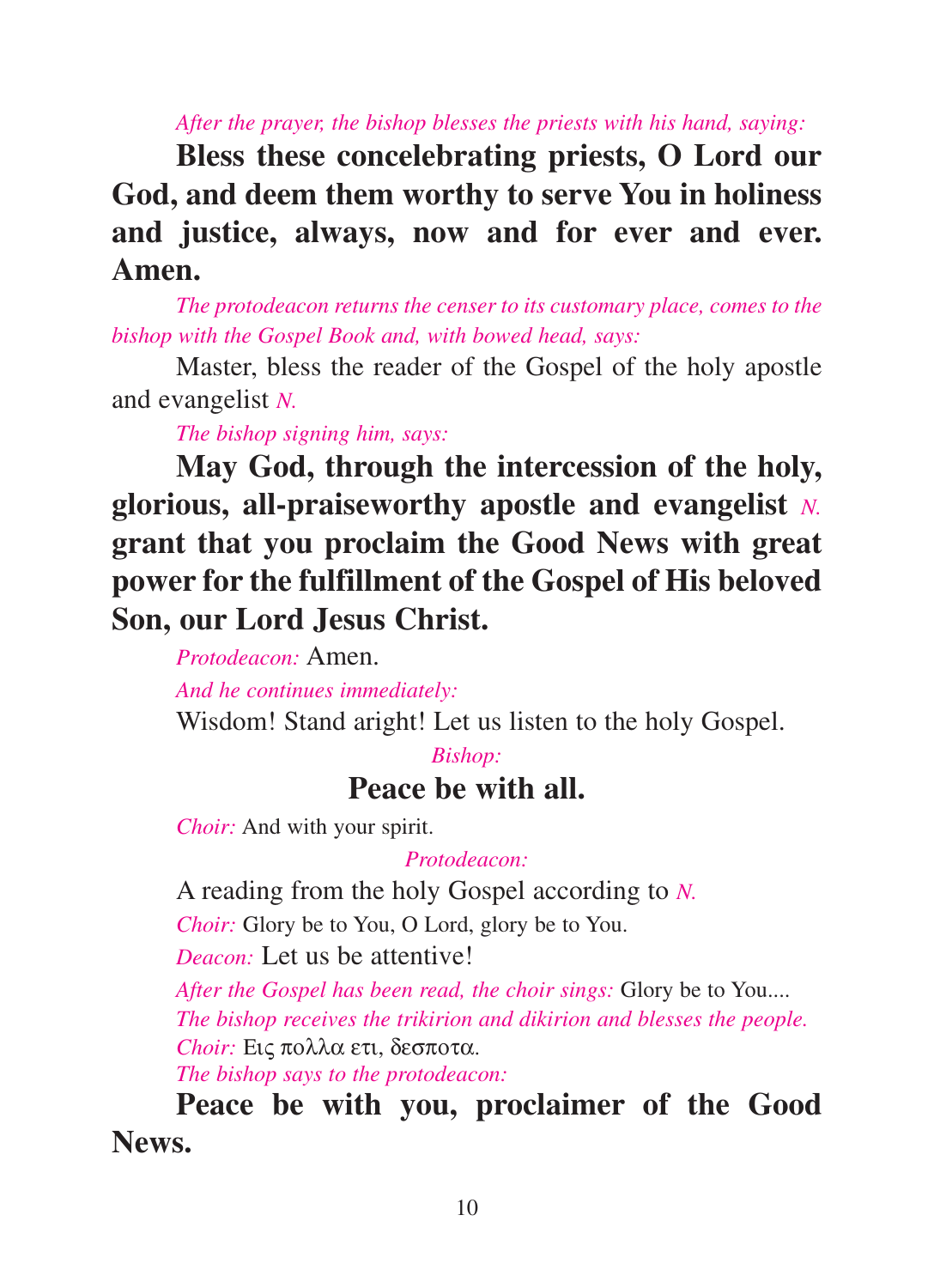*The deacon, standing in the usual place begins:*

Let us all say with our whole soul and our whole mind, let us say. *Choir:* Lord, have mercy.

Almighty Lord, God of our Fathers, we pray You, hear us and have mercy.

*Choir:* Lord, have mercy.

Have mercy on us, O God, in the greatness of Your compassion, we pray You, hear us and have mercy.

*Choir:* Lord, have mercy *(thrice).*

*The Prayer of Fervent Supplication*

## **Lord, our God, accept this fervent supplication from Your servants. Take pity on us in the greatness of Your compassion. Let Your loving kindness descend upon us and upon all Your people who await Your abundant mercy,**

We also pray for the most holy universal Pontiff, *N.,* Pope of Rome; for our most blessed Patriarch *N.,* our most reverend Metropolitan *N.,* our God-loving Bishop, *N.,* for those who serve and have served in this holy church, for our spiritual fathers, and for all our brethren in Christ.

*Choir:* Lord, have mercy *(thrice).*

We also pray for our nation under God, for our government, and for all in the military.

*Choir:* Lord, have mercy *(thrice).*

We also pray for the people here present who await Your great and bountiful mercies, for those who have been kind to us, and for all orthodox Christians.

*Choir:* Lord, have mercy *(thrice).*

*The bishop exclaims:*

**for You are a merciful and loving God, and we give glory to You, Father, Son, and Holy Spirit, now and for ever and ever.**

*Choir:* Amen.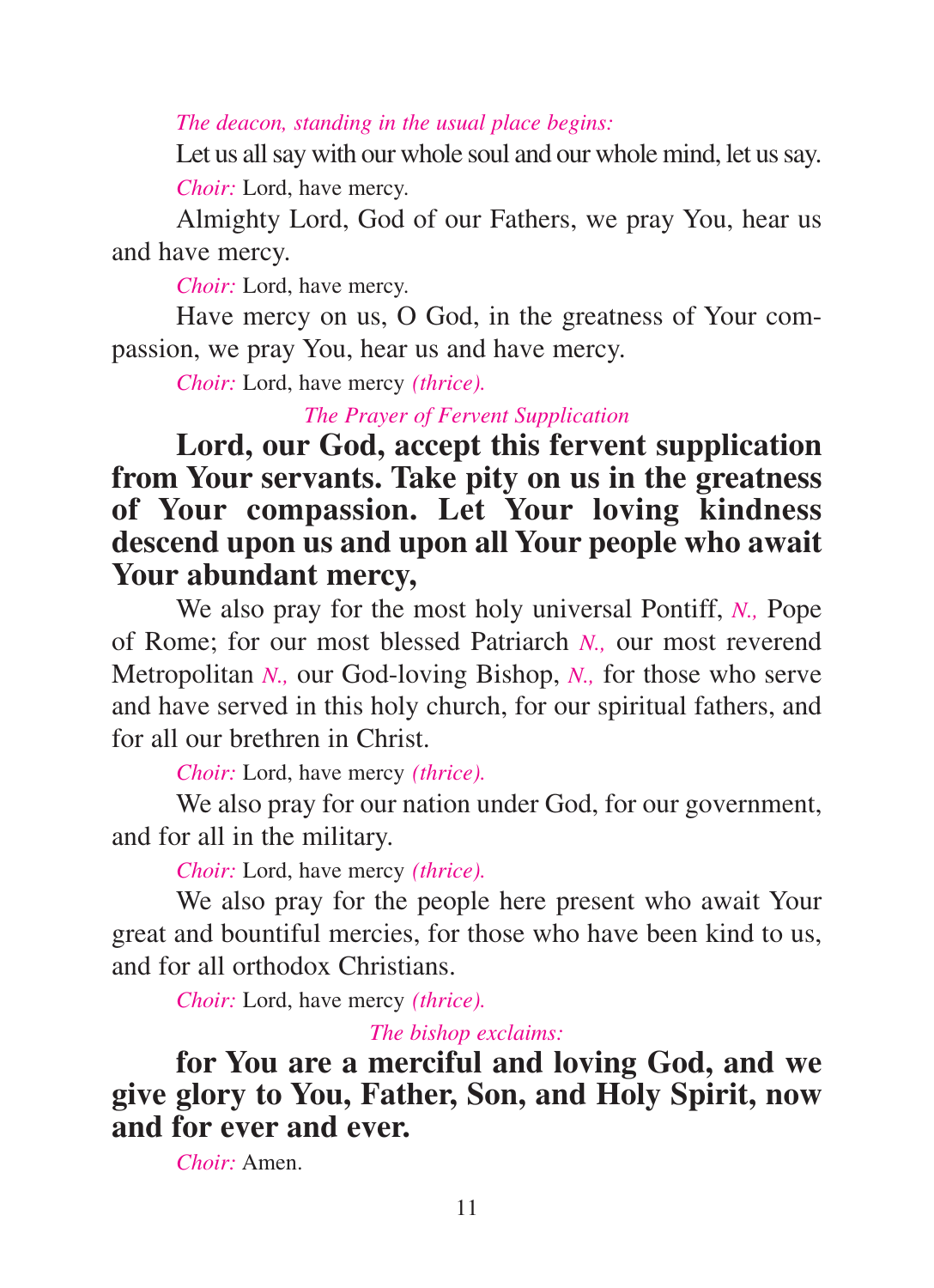*Deacon:*Again and again in peace, let the faithful pray to the Lord. *Choir:* Lord, have mercy.

*The bishop says the First Prayer of the Faithful*

**We thank You, O Lord God of hosts, that You have deemed us worthy to stand now at Your holy altar, falling before Your mercies for our sins and for the sins of ignorance of the people. Accept our prayers, O God, and make us worthy to offer You petitions, supplications and unbloody sacrifices for all Your people. By the power of Your Holy Spirit, enable us whom You appointed for Your ministry to call upon You always and everywhere, without condemnation and without stumbling, in the pure testimony of our conscience, so that, hearing us, You may be propitious to us in the abundance of Your goodness.**

### *Then the Second Prayer of the Faithful*

**Once again and many times we fall before You and ask You, O good and loving Lord, that, having looked upon our petition, You might cleanse our souls and bodies of every defilement of flesh and spirit, and might permit us to stand guiltless and uncondemned before Your holy altar. Grant also, O God, to those praying with us growth in life, in faith, and in spiritual understanding. Grant that they who serve You with fear and love, may always partake of Your Holy Mysteries without blame and condemnation, and be made worthy of Your heavenly kingdom.**

*Deacon:* Wisdom!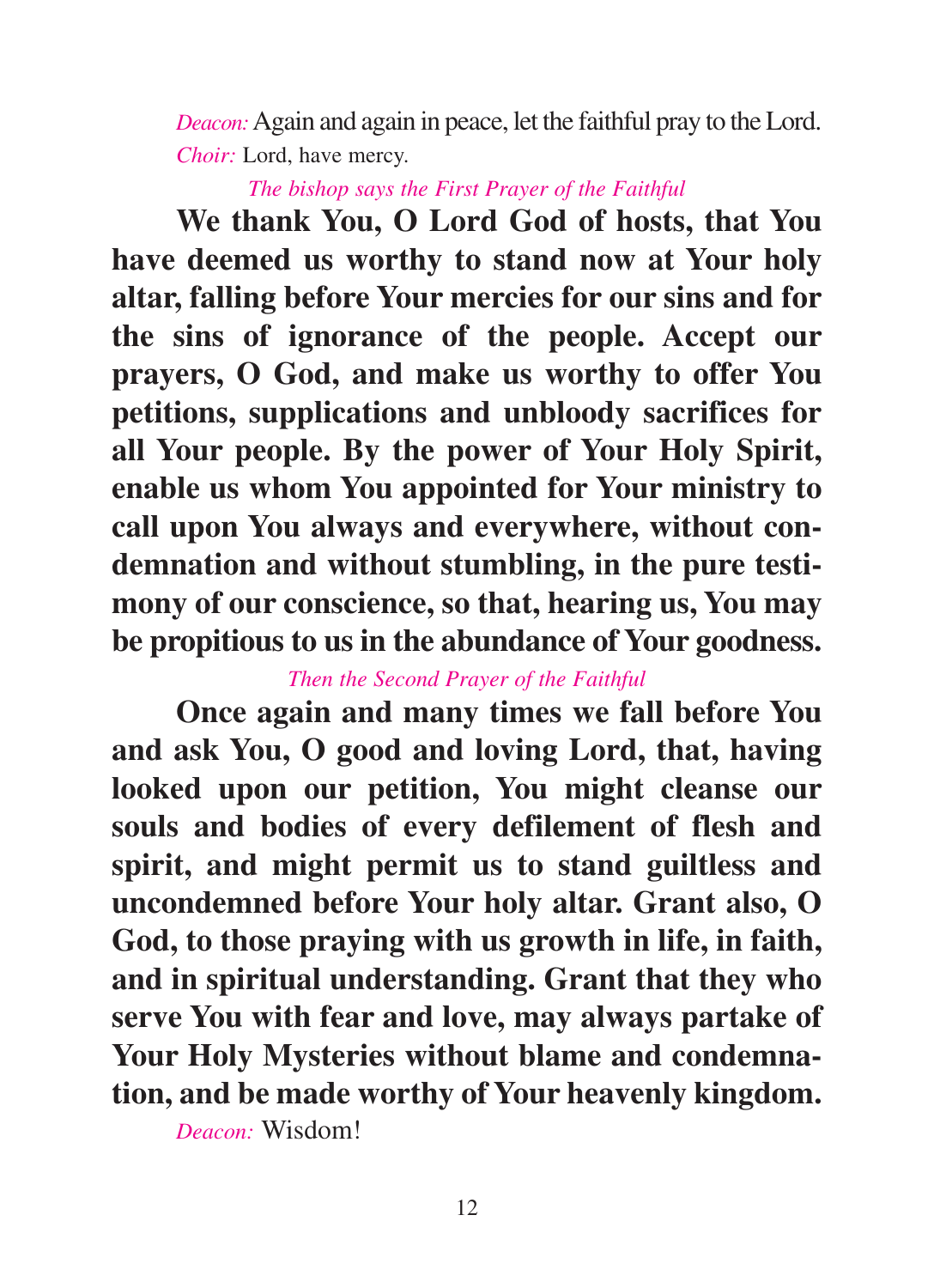#### *The bishop exclaims:*

# **So that always protected by Your might, we may give glory to You, Father, Son, and Holy Spirit, now and for ever and ever.**

*Choir:* Amen.

*While the Cherubicon is being sung, the deacon takes the censer, and he incenses in the customary manner, reciting Psalm 50 while doing so.*

*The bishop says the following prayer in a low voice:*

**No one who is bound to carnal desires or pleasures is worthy to approach You or to draw near to You, or to minister to You, O King of Glory. For to serve You is great and awesome, even to the heavenly powers. And yet, because of Your love for humankind — a love which cannot be expressed or measured — You became man, unchanged and unchanging. You were appointed our High Priest, and, as Master of all, handed down the priestly ministry of this liturgical and unbloody sacrifice. You alone, O Lord, our God, have dominion over heaven and earth. You are borne on the throne of the cherubim; You are Lord of the seraphim and King of Israel; You alone are holy and rest in the holies. I implore You, therefore, Who alone are good and ready to listen: look with favor upon me, Your sinful and useless servant; cleanse my heart and soul of the evil that lies on my conscience. By the power of Your Holy Spirit enable me, who am clothed with the grace of the priesthood, to stand before this, Your holy table, and offer the sacrifice of Your holy and most pure Body and precious Blood. Bending my**

13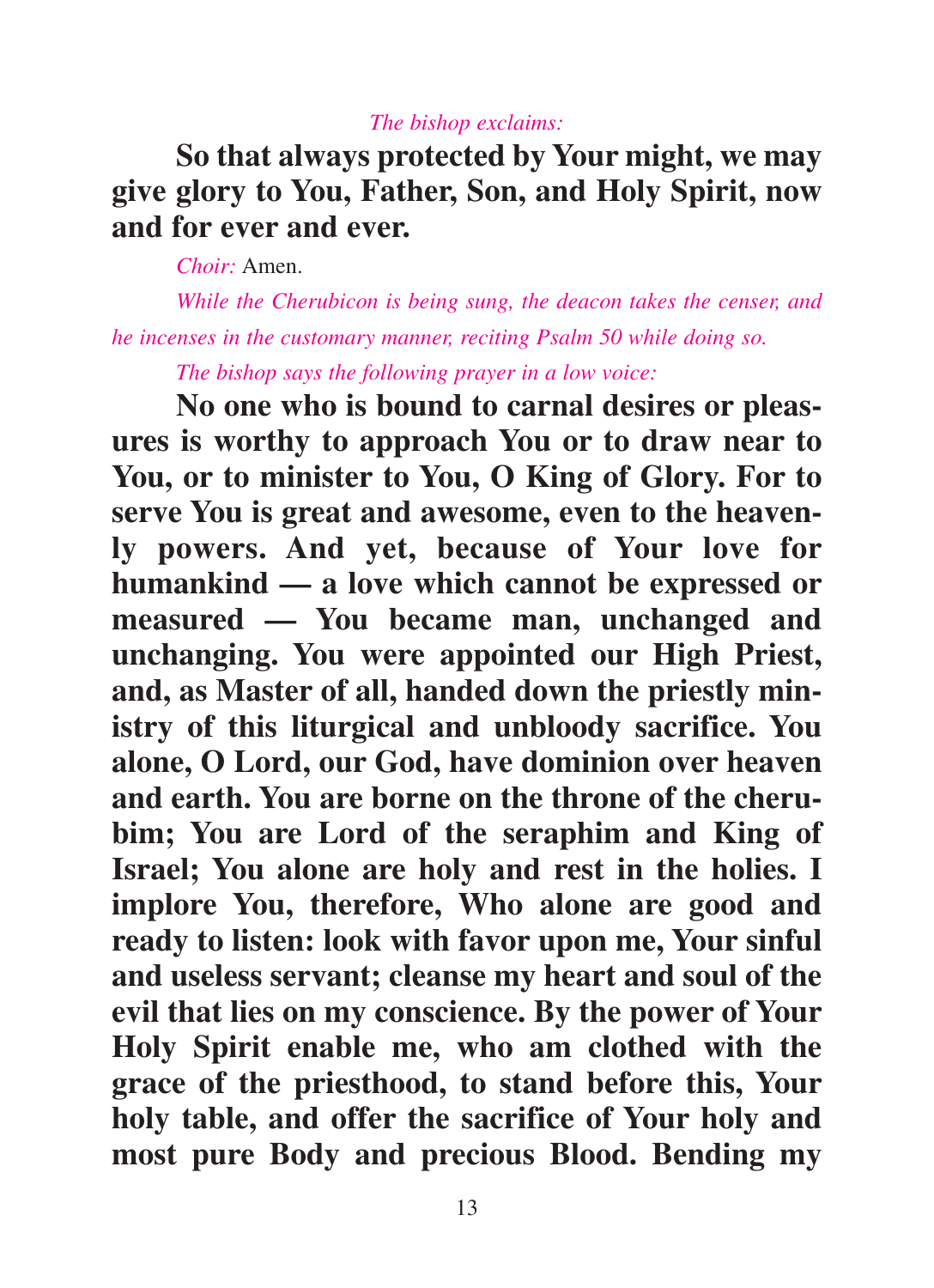**neck, I approach and I petition You: Turn not Your face from me nor reject me from among Your children, but allow these gifts to be offered to You by me, Your sinful and unworthy servant. For it is You Who offer and You Who are offered; it is You Who receive and You Who are given, O Christ our God; and we give glory to You, together with Your eternal Father and Your most holy, good and life-giving Spirit, now and for ever and ever. Amen.**

*After the prayer, a tray and water pitcher and a towel are brought to the bishop in the front of the holy doors. The bishop washes his hands, while saying the following prayer over the water:*

**O Lord, our God, Who sanctified Jordan's water by Your saving manifestation, You Yourself send down now the grace of Your Holy Spirit and bless this water for the sanctification of all Your people, for You are blessed for ever. Amen.**

*The bishop, the priests and the deacons stand in front of the holy altar and recite the Cherubicon three times together, bowing once at each conclusion.*

**Let us who mystically represent the cherubim and sing the Thrice-Holy hymn to the life-giving Trinity, now lay aside all cares of life,**

**that we may receive the King of all, escorted invisibly by ranks of angels. Alleluia** *(thrice).*

*Then they proceed to the prothesis and pray in a low voice:*

# **God, be merciful to me, a sinner.**

*The bishop removes the mitre and concludes the proskomedia. After the proskomedia, the deacon says to the bishop:* Master, lift it up.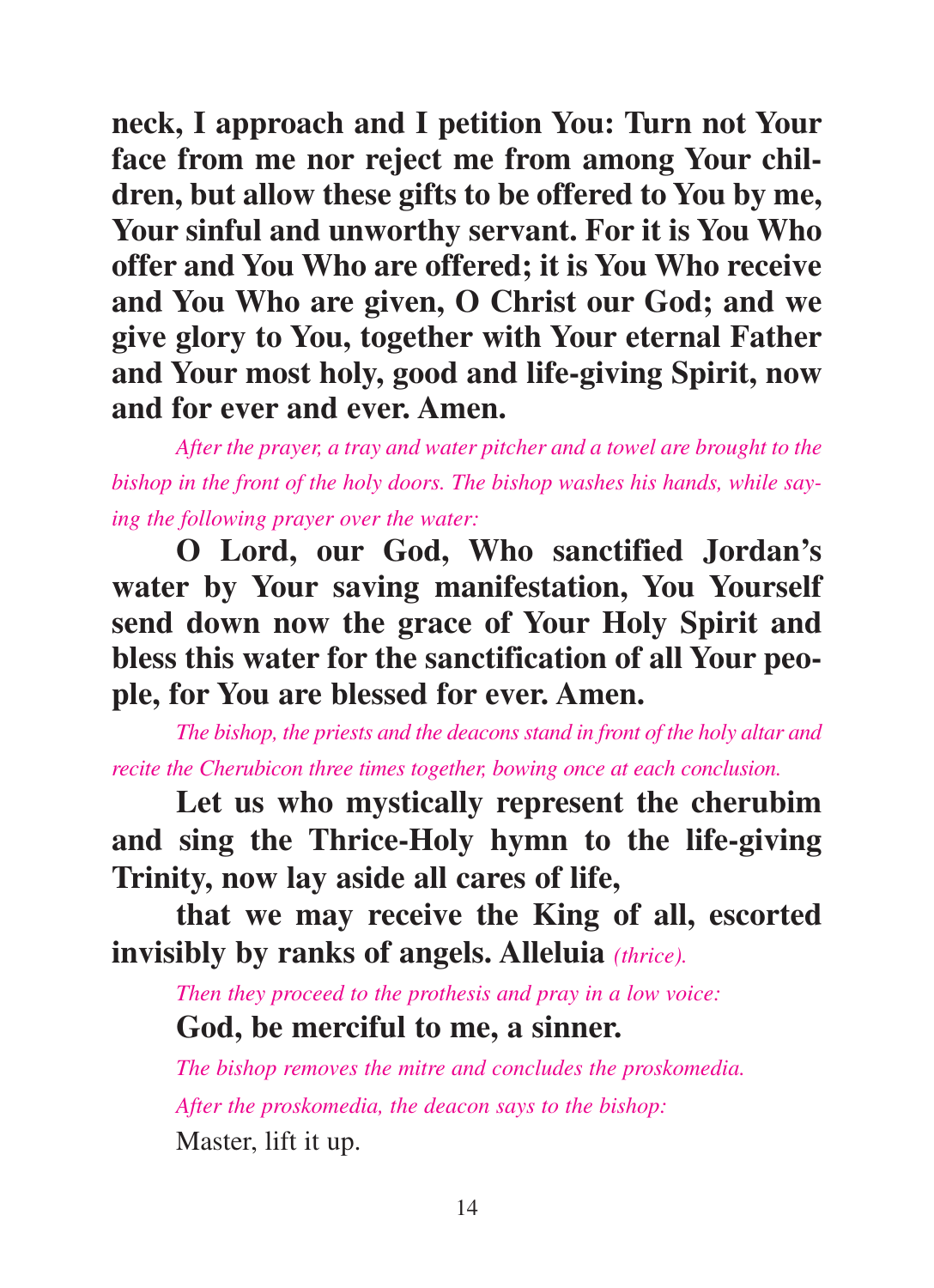*Picking up the aer, the bishop places it on the deacon's left shoulder, saying:*

# **Lift up your hands toward the holy places and bless the Lord.**

*The bishop takes the diskos and sets it upon the head of the protodeacon with care and reverence. The protopresbyter makes a bow, takes the holy chalice from the bishop, kisses it and the bishop's hand. The protodeacon leaves by the northern door, followed by the protopresbyter. The bishop puts his mitre on.*

*Protodeacon:* May the Lord God remember in His Kingdom all you orthodox Christians, always, now and for ever and ever.

*The bishop comes out in front of the holy doors and incenses the holy diskos three times. He then takes it from the head of the protodeacon, goes to the sanctuary and sets it on the holy altar.*

*Priest:* May the Lord God remember in His Kingdom our God-loving Bishop *N.*, always, now and for ever and ever.

*The bishop incenses the chalice and receives it from the protopresbyter and says:*

**May the Lord God remember in His kingdom our most holy universal Pontiff,** *N.,* **Pope of Rome; our most blessed Patriarch,** *N.;* **our most reverend Metropolitan,** *N.;* **our God-loving bishops, the priestly, diaconal and religious orders; our nation under God, our government, and all in the military; the noble and ever-to-be remembered founders and benefactors of this holy church; and all you, orthodox Christians, always, now and for ever and ever.**

*Choir:* Amen. *And sings:*

That we may receive the King of all, escorted invisibly by ranks of angels. Alleluia, alleluia, alleluia.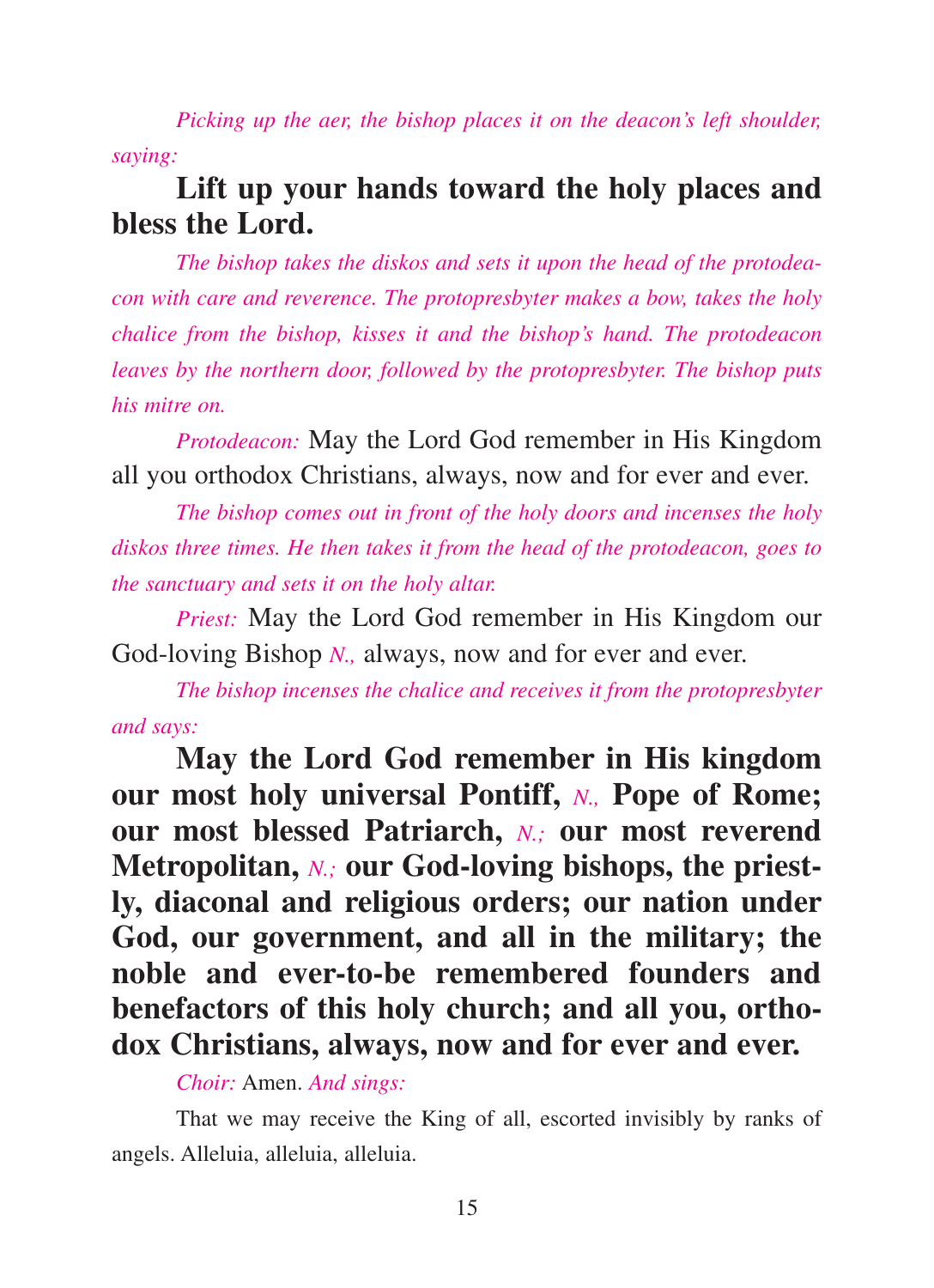*Entering through the holy doors, the bishop sets the holy chalice on the holy altar. He takes the veils from the diskos and the chalice and lays them on one side of the holy altar. Taking the aer from the deacon's arm, he incenses it and covers the holy gifts with it, saying:*

**The noble Joseph took down Your most pure body from the tree. He wrapped it with a clean shroud and, with aromatic spices, placed it in a new tomb.**

*Taking the censer from the protodeacon's hand, he incenses the holy gifts three times, saying:*

**Deal favorably, O Lord, with Sion in Your good pleasure and let the walls of Jerusalem be rebuilt. Then You shall be well pleased with a sacrifice of justice, oblations and holocausts; then they shall lay calves upon Your altar.**

*Having given back the censer, he bows his head and says:*

## **Remember me, brothers and fellow ministers.**

### *All the ministers respond:*

The Holy Spirit will come upon you and the power of the Most High will overshadow you.

### *Bishop:*

# **May this same Spirit act together with us all the days of our lives.**

*The protodeacon, together with other clergy says:*

Pray for us, holy Master.

## *Bishop:*

# **May the Lord guide your steps.**

## *They continue:*

Remember us, holy master.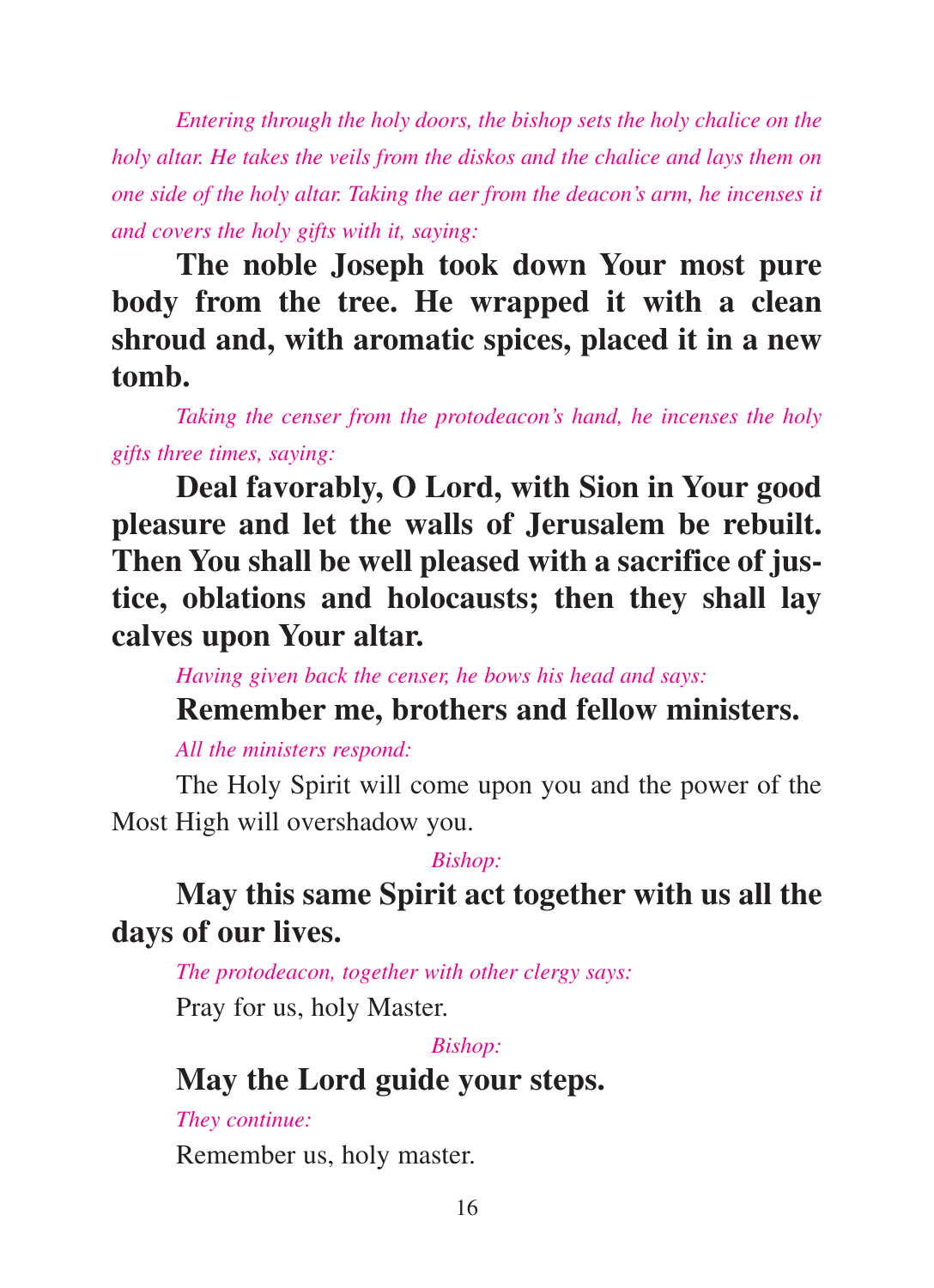#### *Bishop:*

# **May the Lord God remember you in His Kingdom always, now and for ever and ever.**

*Protodeacon:* Amen.

*The bishop blesses the people.*

*Bowing to the bishop, the deacon leaves through the northern door and stands in the customary place.*

Let us complete our prayer to the Lord.

*Choir:* Lord, have mercy.

For the precious gifts that have been presented, let us pray to the Lord.

*Choir:* Lord, have mercy.

For this holy church and for all who enter it with faith, reverence, and fear of God, let us pray to the Lord.

*Choir:* Lord, have mercy.

That we may be delivered from all tribulation, wrath and misfortune, let us pray to the Lord.

*Choir:* Lord, have mercy.

### *Prayer of Presentation, after placing the holy gifts on the holy altar:*

**Lord, God almighty, Who alone are holy, You accept the sacrifice of praise from those who call upon You with all their hearts. Accept also the petitions of us sinners and bring them to Your holy altar. Enable us to offer You gifts and spiritual sacrifices for our sins of ignorance of the people. Make us worthy to find favor with You so that our sacrifice may be acceptable to You and so that the good Spirit of Your grace may rest upon us, upon these gifts present before us, and upon all Your people.**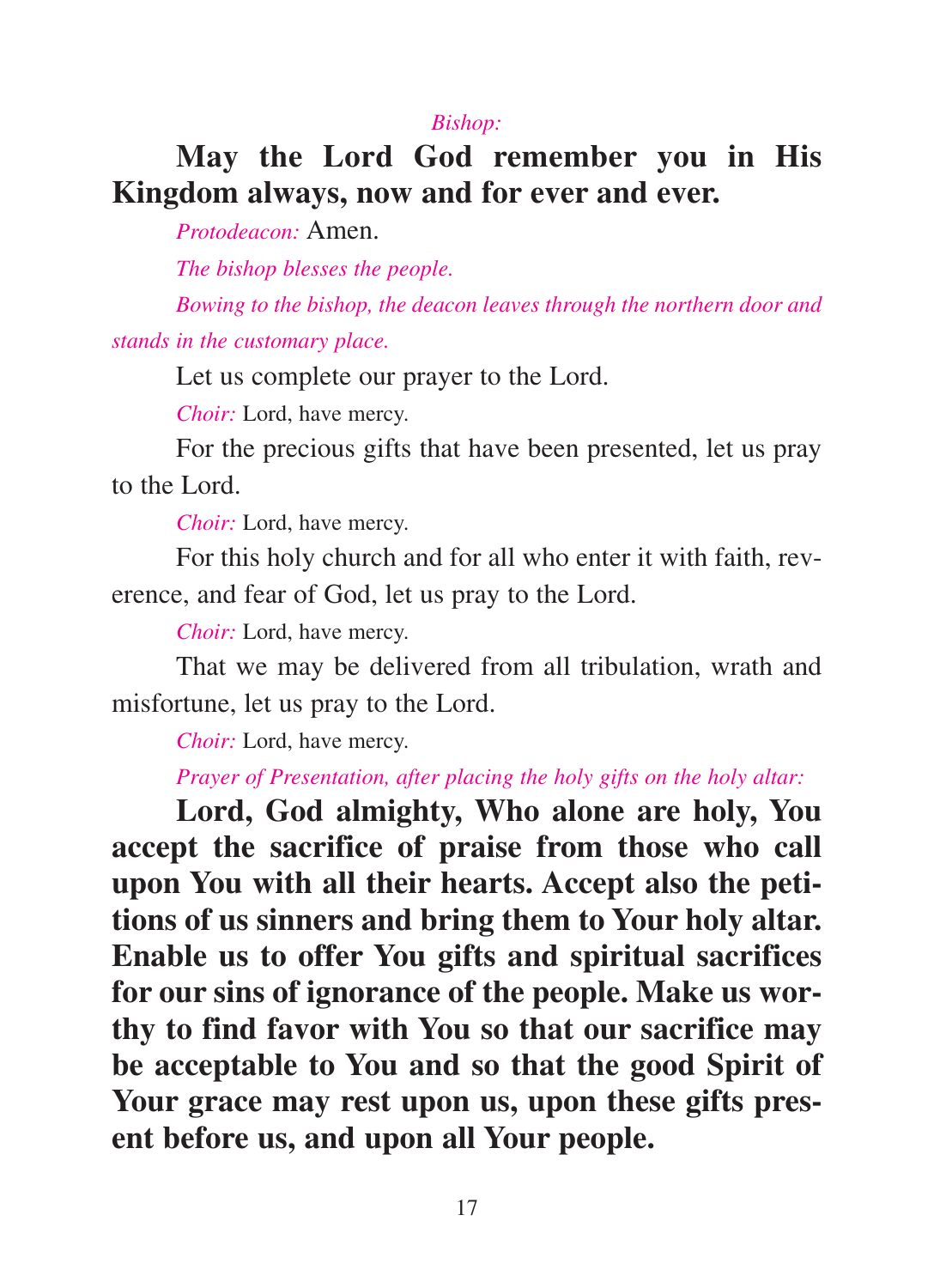#### *Bishop exclaims:*

**Through the mercies of Your only-begotten Son with Whom You are blessed, together with Your most holy, good and life-giving Spirit, now and for ever and ever.**

*Choir:* Amen.

### *Bishop:* **Peace be with all.**

*Choir:* And with Your spirit.

#### *Deacon:*

Let us love one another so that we may be of one mind in confessing.

#### *Choir:*

The Father, the Son, and the Holy Spirit, the Trinity one in being and undivided.

*The bishop bows three times, saying in a low voice:*

# **I will love You, O Lord, my strength; the Lord is my stronghold and my refuge** *(thrice).*

*The bishop removes his mitre.* 

*He kisses the holy gifts which are covered: first, over the holy diskos, then over the holy chalice, and the edge of the holy table before him. The bishop puts his mitre on. Then the concelebrants approach according to their rank, kiss the holy gifts and then the bishop in the usual manner.*

*The bishop says:*

## **Christ is among us.**

*The one who kisses responds:*

He is and will be.

*The concelebrants stand according to their rank and kiss each other.*

*In like manner, if there are two deacons, each kisses the cross on his orarion and then the shoulders of the other, using the same greeting as do the priests. Similarly, if a deacon is alone, he bows in the place where he is standing and kisses the cross on his orarion. Then he says:*

The doors, the doors! In wisdom let us be attentive.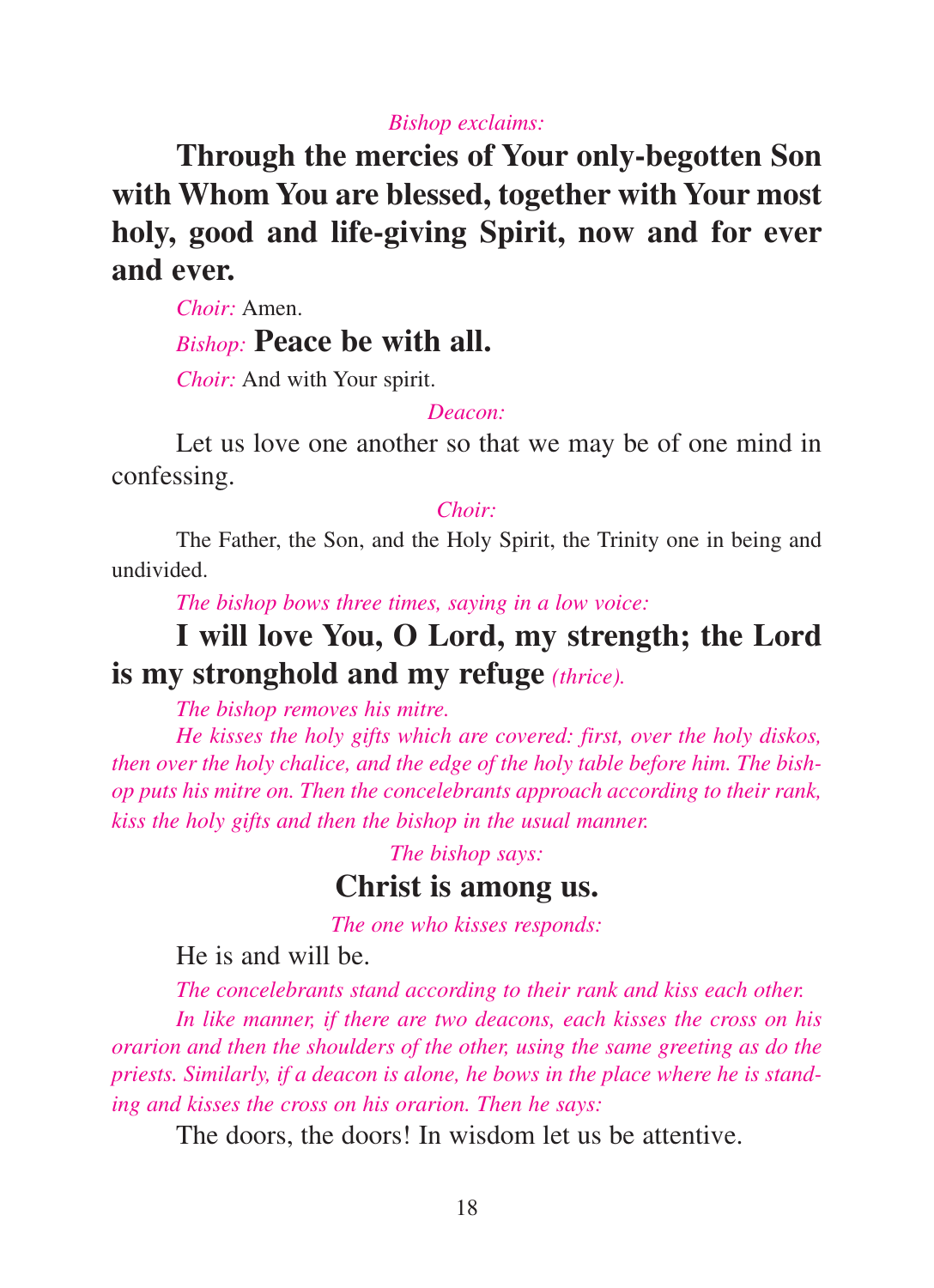*The bishop removes his mitre. The concelebrants raise the holy aer aloft and hold it over the head of the bishop and, together with the people, they recite quietly the Symbol of Faith.*

**I believe in one God, the Father, the Almighty, maker of heaven and earth, of all that is seen and unseen. I believe in one Lord, Jesus Christ, the only Son of God, eternally begotten of the Father. Light from Light, true God from true God, begotten, not made, one in being with the Father. Through Him all things were made. For us men and for our salvation He came down from heaven: by the power of the Holy Spirit He was born of the Virgin Mary, and became man. For our sake He was crucified under Pontius Pilate; He suffered and was buried. On the third day He rose again in fulfillment of the Scriptures; He ascended into heaven and is seated at the right hand of the Father. He will come again in glory to judge the living and the dead, and His kingdom will have no end. I believe in the Holy Spirit, the Lord, the giver of life, who proceeds from the Father. With the Father and the Son He is worshiped and glorified. He has spoken through the prophets. I believe in one, holy, catholic, and apostolic Church. I acknowledge one baptism for the forgiveness of sins. I look for the resurrection of the dead, and the life of the world to come. Amen.**

#### *Deacon:*

Let us stand well, let us stand with fear; let us be attentive to offer in peace the holy oblation.

#### *Choir:*

The mercy of peace, the sacrifice of praise.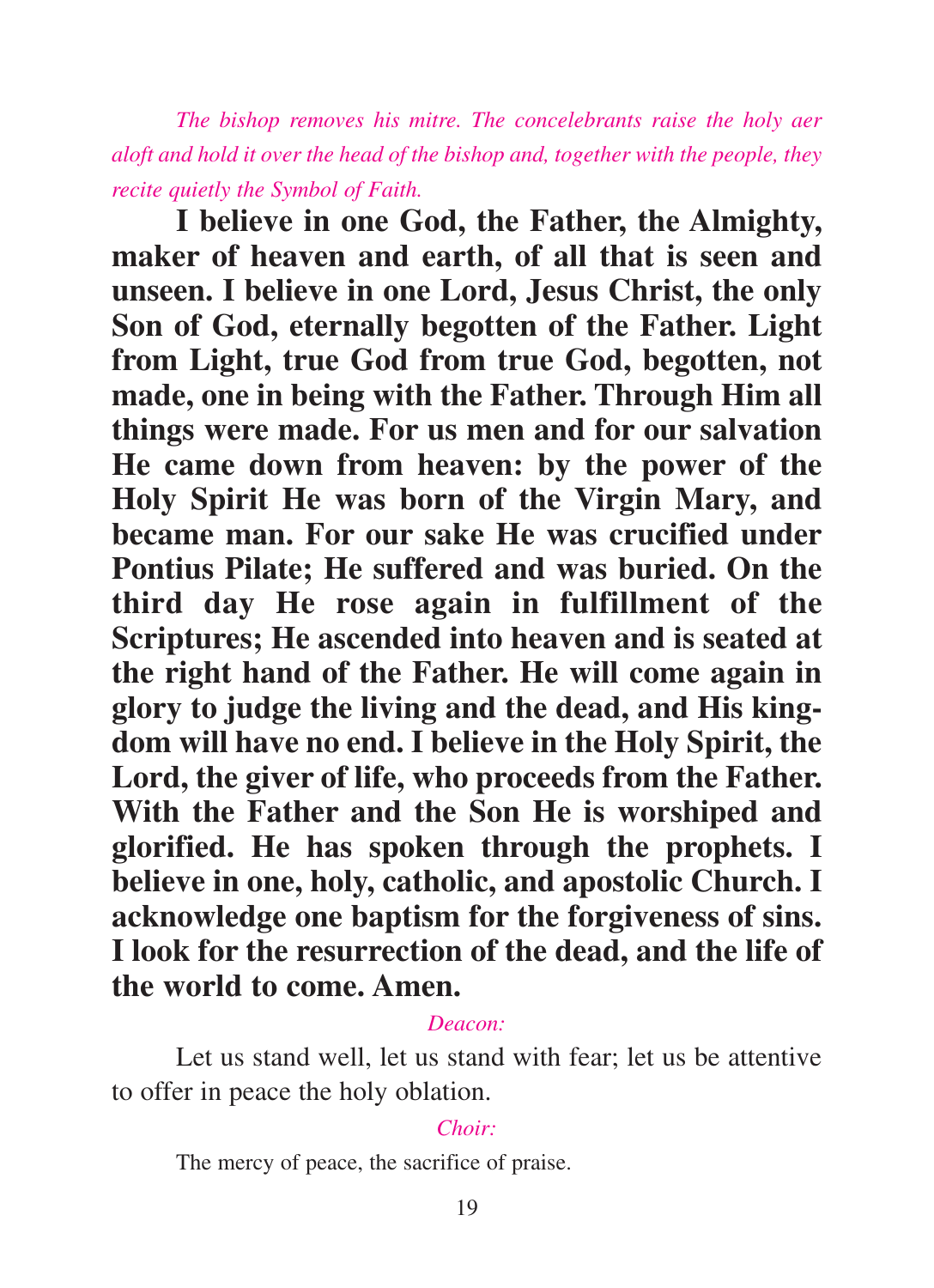*The bishop kisses the aer and sets it on one side. He puts on his mitre. The deacon bows, enters the sanctuary, takes the ripidion and reverently fans the holy gifts. If there is no ripidion, he does so with one of the veils.*

*The bishop turns to the people and blesses with the trikirion and dikirion, saying:*

# **The grace of our Lord Jesus Christ, the love of God the Father, and the fellowship of the Holy Spirit be with all of you.**

*Choir:* And with your spirit.

*The bishop raises his hands and eyes together with his mind, and says:* **Let us lift up our hearts.**

*Choir:* We have lifted them to the Lord.

## *Bishop:* **Let us give thanks to the Lord.**

### *Choir:*

It is right and just to worship the Father and the Son and the Holy Spirit, the Trinity one in being and undivided.

*The bishop removes his mitre and prays:*

**It is right and just to sing of You, to bless You, to praise You, to thank You, to worship You everywhere in Your domain; for You are God — ineffable, inconceivable, invisible, incomprehensible, always existing and ever the same — You and Your onlybegotten Son and Your Holy Spirit. You brought us from nothingness into being and, after we fell, You raised us up again. You did not cease doing everything until You led us to heaven and granted us Your future kingdom. For all this we give thanks to You, to Your only-begotten Son, and to Your Holy Spirit; for all things which we know and do not know, the benefits bestowed upon us both manifest and hidden. We**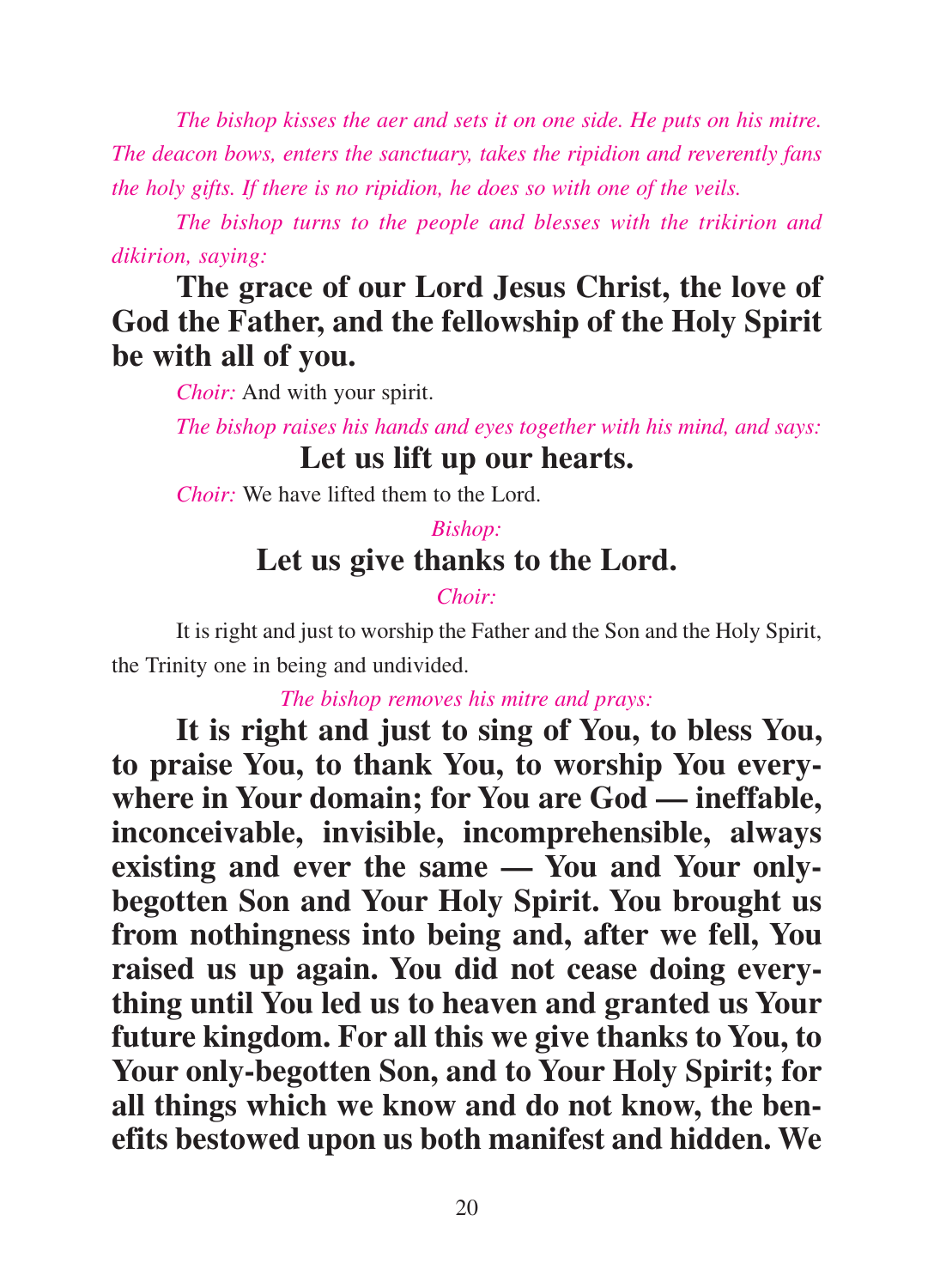**thank You also for this liturgy which You have deigned to accept from our hands, even though there stand before You thousands of archangels, and tens of thousands of angels, the cherubim and seraphim, six-winged and many-eyed, hovering aloft on the their wings,**

*The protodeacon picks up the holy asterisk from the holy diskos, makes a sign of the cross over the diskos with it, and kissing it, sets it aside.*

*Bishop exclaims:*

# **singing, crying, exclaiming, and saying the triumphal hymn.**

#### *Choir:*

Holy, holy, holy Lord of Sabaoth, heaven and earth are full of Your glory! Hosanna in the highest! Blessed is He who comes in the name of the Lord. Hosanna in the highest!

*The deacon then comes and stands to the right, takes the ripidion in his hand and slowly, with all care and reverence, fans over the holy gifts to keep away flies and any other similar things.*

#### *The bishop prays:*

**With these blessed powers, O Master, Who love humankind we too cry out and say: Holy are You truly, all holy — You and Your only-begotten Son and Your Holy Spirit. Holy are You — truly, all holy — and magnificent is Your glory. You so loved Your world as to give Your only-begotten Son, that whoever believes in Him might not perish but might have eternal life. After He had come and fulfilled the whole divine plan for our sake, on the night He was given over — or, rather, gave Himself for the life of the world — He took bread into His holy, most pure and immaculate hands, gave thanks, blessed,**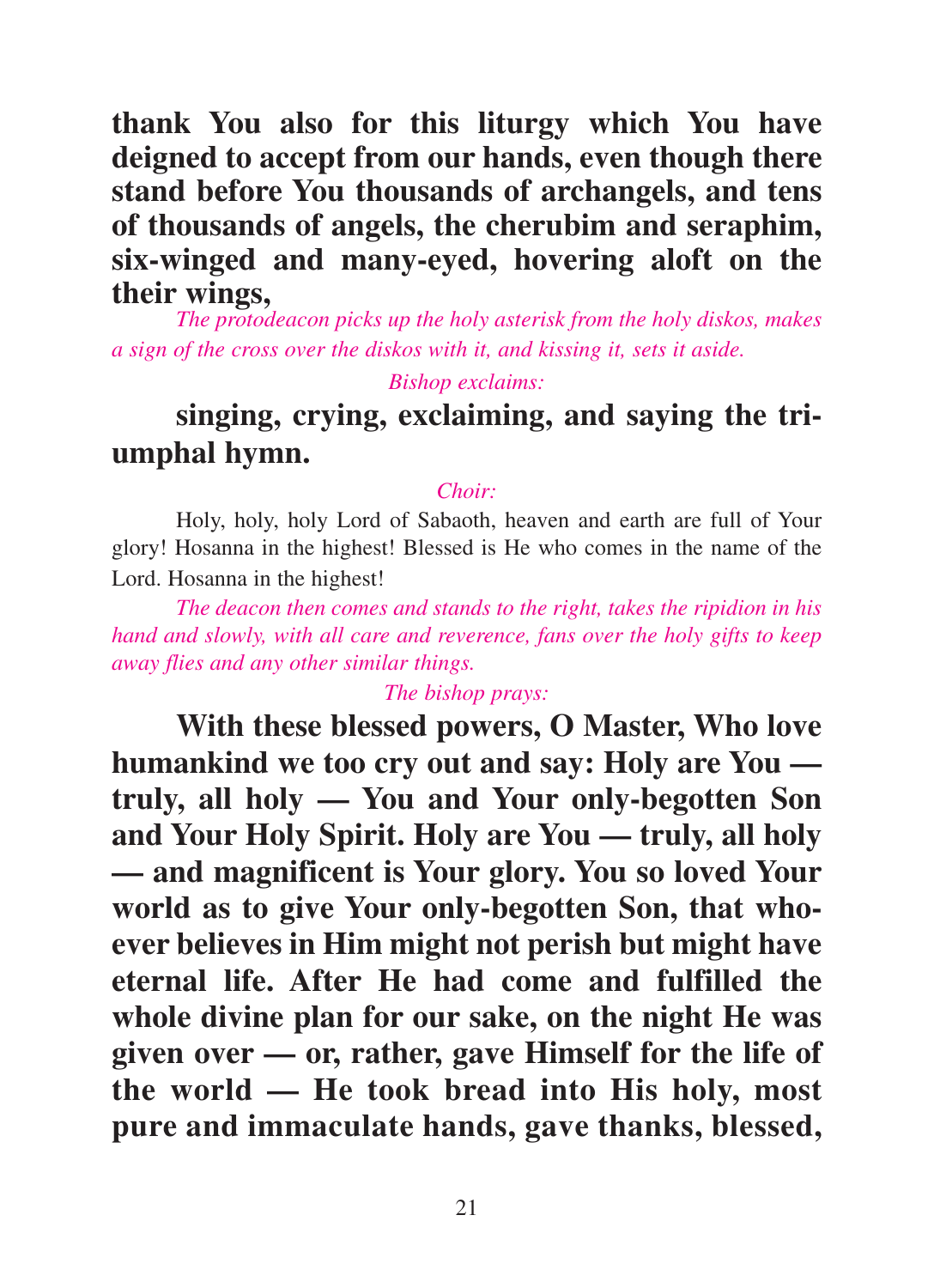# *(he blesses)* **sanctified and broke it; He gave it to His holy disciples and apostles, saying:**

*Since the bishop celebrates the Divine Liturgy together with the priests, they say the Lord's words together.*

#### *Exclamation:*

# **Take, eat, this is my body, which is broken for you for the forgiveness of sins.**

*The bishop together with the deacon and all the concelebrants makes a deep bow.*

*Choir:* Amen.

*As these words are being said, the protodeacon, holding the orarion with three fingers of his right hand shows the holy diskos to the bishop. In like manner, he points to the holy chalice when the bishop says: Drink of it all of you....* 

*The bishop in a low voice:*

**In like manner the cup** *(and again blesses)* **after the supper, saying:**

### *Exclamation:*

**Drink of it, all of you. This is my blood of the New Covenant, which is poured out for you and for many for the forgiveness of sins.**

*Choir:* Amen.

*The bishop together with the deacon and all the concelebrants makes a deep bow.*

### *The bishop prays:*

**Remembering, therefore, this salutary commandment, and all the things that were done for our sake: the cross, the tomb, the resurrection on the third day, the ascension into heaven, the sitting at the right hand, and the second and glorious coming again:**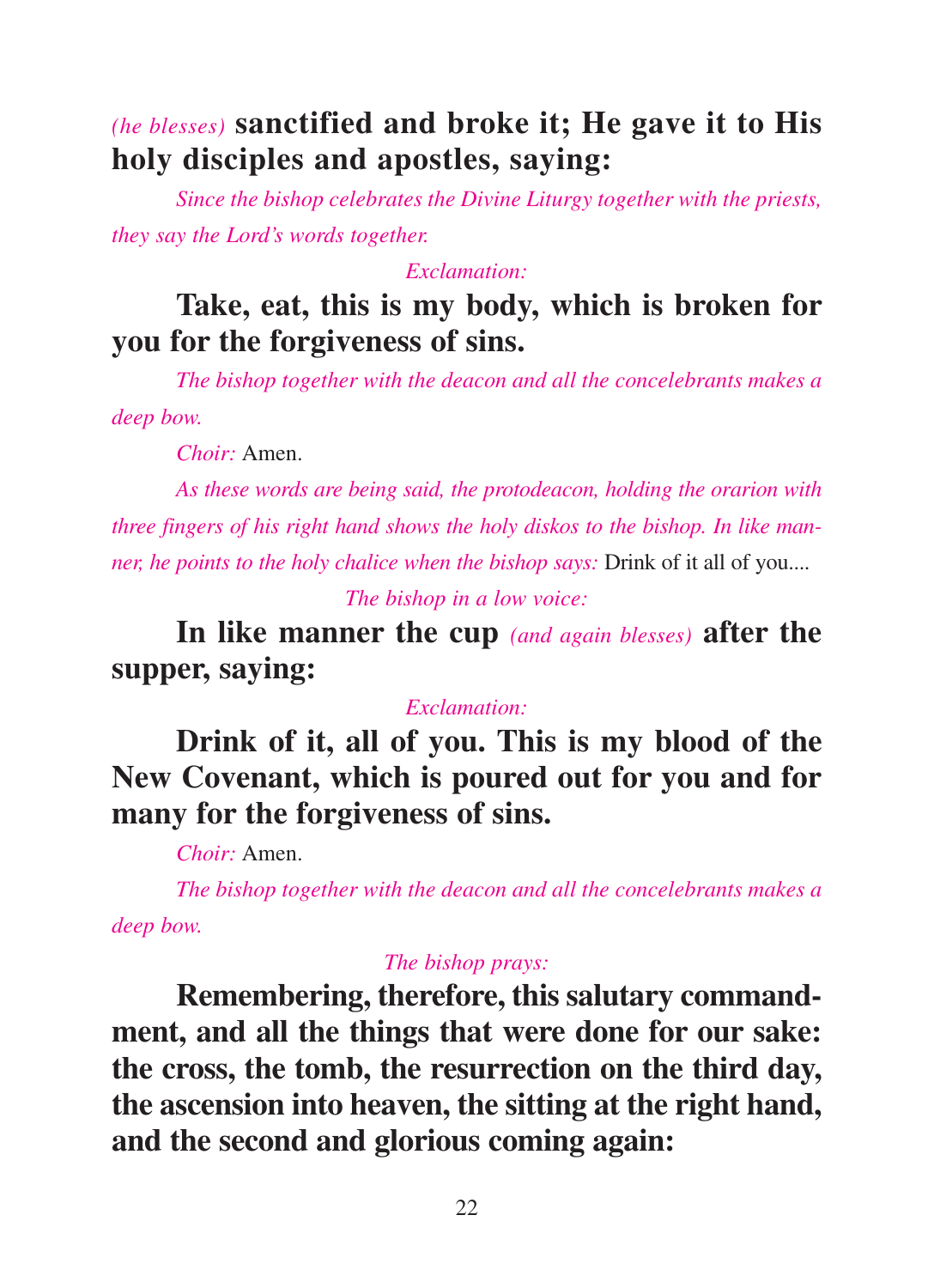#### *Exclamation:*

## **We offer to You, Yours of Your own, in behalf of all and for all.**

*While this is being said, the protodeacon, having crossed his hands, elevates the holy diskos and the holy chalice. He then makes a reverent bow.*

*Choir:* We sing of You, we bless You, we thank You, O Lord, and we pray to You, our God.

*The bishop prays:*

# **Further, we offer to You this rational and unbloody worship; and we ask, we pray and we entreat You: Send down Your Holy Spirit upon us and upon these Gifts here present.**

*The protodeacon puts aside the ripidion and approaches the bishop. Then, they make a bow before the holy altar, thrice.* 

*Then, having bowed his head, the protodeacon with his orarion points to the holy Bread and says in a low voice:*

Master, bless the holy Bread.

*The bishop, having bowed, makes a sign of the cross over the holy Bread, saying:*

## **And make this bread the precious Body of Your Christ,**

*Protodeacon:* Amen.

*Again the protodeacon says:*

Master, bless the holy chalice.

*The bishop, blessing it, says:*

## **and that which is in this chalice the precious Blood of Your Christ,**

*Protodeacon:* Amen.

*Again, the protodeacon, pointing to both holy Gifts, says:* Master, bless them both.

*The bishop, blessing both holy Gifts, says:* **changing them by Your Holy Spirit,**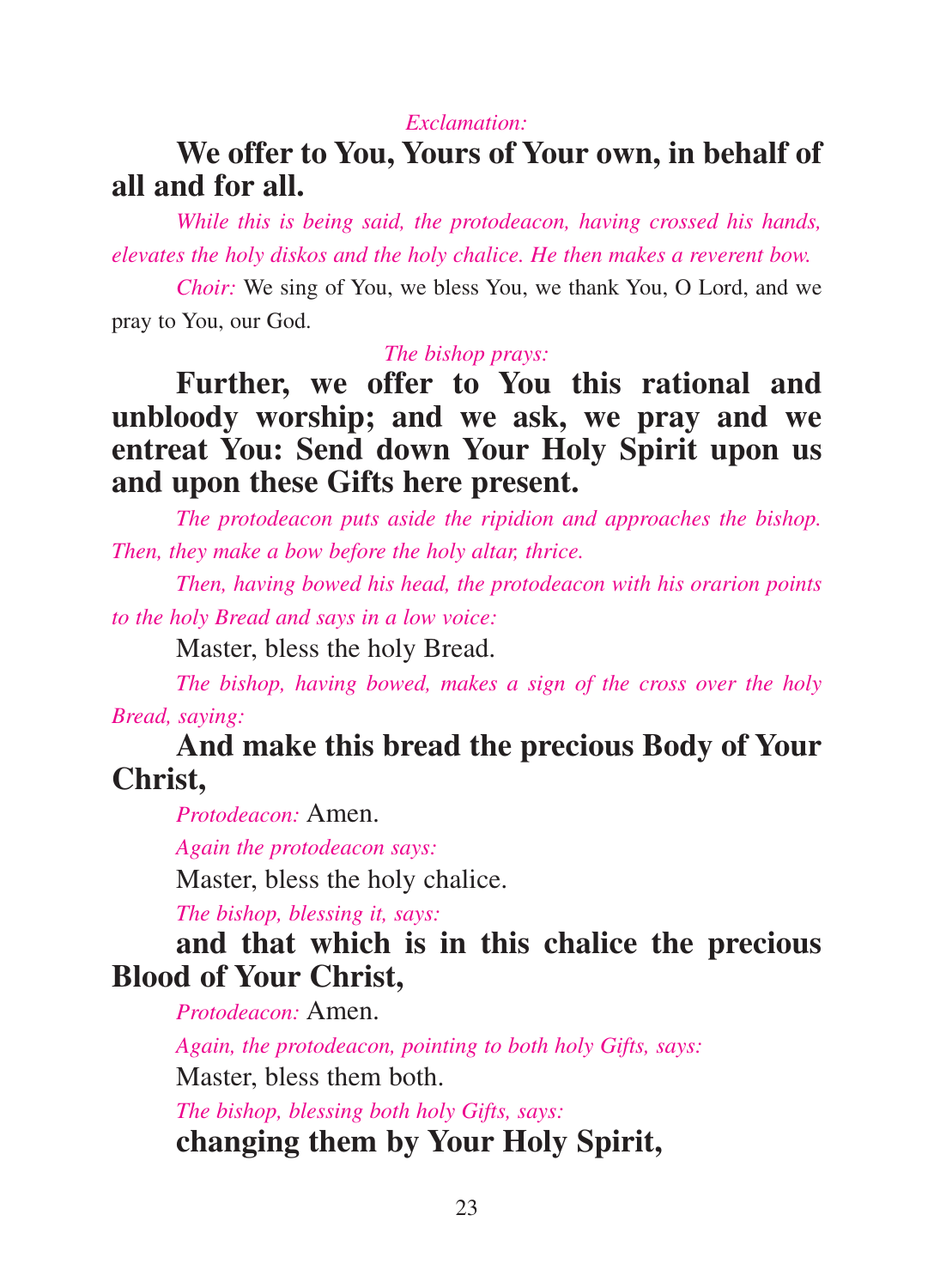*Protodeacon:* Amen, amen, amen.

*The protodeacon bows his head to the bishop and returns to his former place.*

### *The bishop prays:*

**so that they may be for the communicants sobriety of soul, forgiveness of sins, fellowship of Your Holy Spirit, fulfillment of the kingdom of heaven, confidence before You and not for judgment or condemnation.**

**Further, we offer You this rational worship for those who have gone to their rest in faith: forefathers, fathers, patriarchs, apostles, preachers, evangelists, martyrs, confessors, ascetics, and for every righteous soul that finished this life in faith,**

*The bishop takes the censer and exclaims:*

**especially, for our most holy and immaculate, most blessed and glorious Lady, the Mother of God and ever-virgin Mary;** 

*And incenses the front of the holy table three times. The protodeacon incenses the Holy table from the sides and mentions the deceased whom he wishes to commemorate.*

*Choir:* It is truly right to bless you, O God-bearing One, as the everblessed and immaculate Mother of our God. More honorable than the cherubim and by far more glorious than the seraphim; ever a virgin, you gave birth to God the Word, O true Mother of God, we magnify you.

*Or, instead of* It is truly right, *the choir sings the hirmos of the feast.*

### *The bishop prays:*

**for Saint John, the prophet, forerunner and baptist; for the holy, glorious, and all-praiseworthy apostles; for Saint** *N.* **whose memorial we celebrate; and for all Your saints. Through their supplications, visit us, O God.**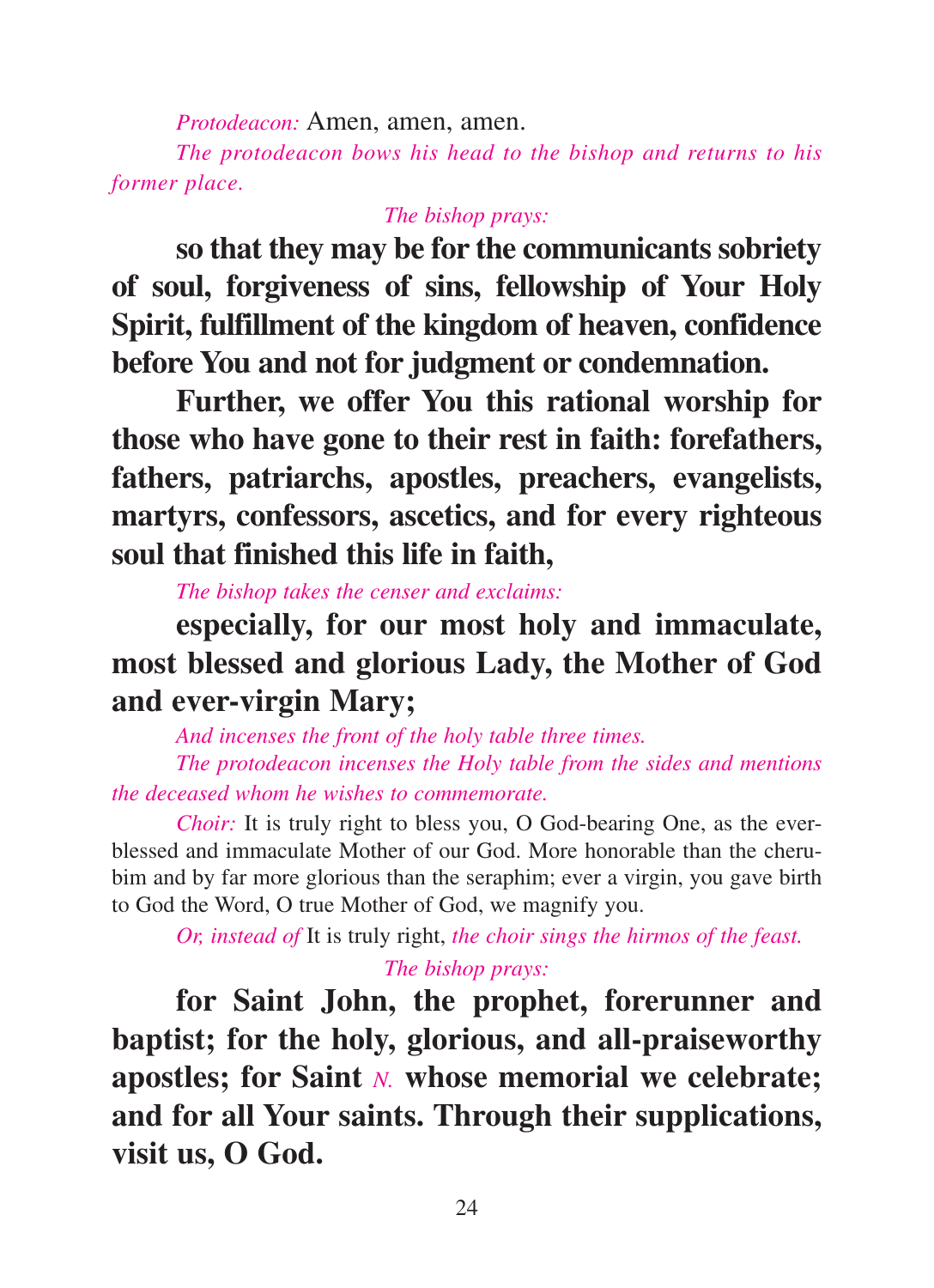**And remember all who have fallen asleep in the hope of rising to eternal life,**

*He mentions by name the deceased whom he wishes to commemorate.*

**and grant them rest in a place enlightened by the light of Your countenance.**

**Further, we pray to You: Remember, O Lord, the entire orthodox episcopate, rightly imparting the word of Your truth, the entire priesthood, the diaconate in Christ, and every sacred order.**

**Further, we offer You this rational worship for the whole world, for the holy, catholic and apostolic Church, for those who live chaste and holy lives, for our nation under God, for our government, and for all in the military. Grant them, O Lord, a peaceful governance so that in their tranquility we may be able to lead calm and quiet lives in all piety and dignity!**

*After the singing of the hymn, the bishop exclaims:*

**Among the first, remember, O Lord, the most holy universal Pontiff,** *N.,* **Pope of Rome; our most blessed Patriarch** *N.;* **our most reverend Metropolitan** *N.;* **our God-loving bishops. For the sake of Your holy churches grant that they may live in peace, safety, honor and health for many years, rightly imparting the word of Your truth.**

*The protodeacon commemorates the living.*

*Choir:* And remember all men and all women.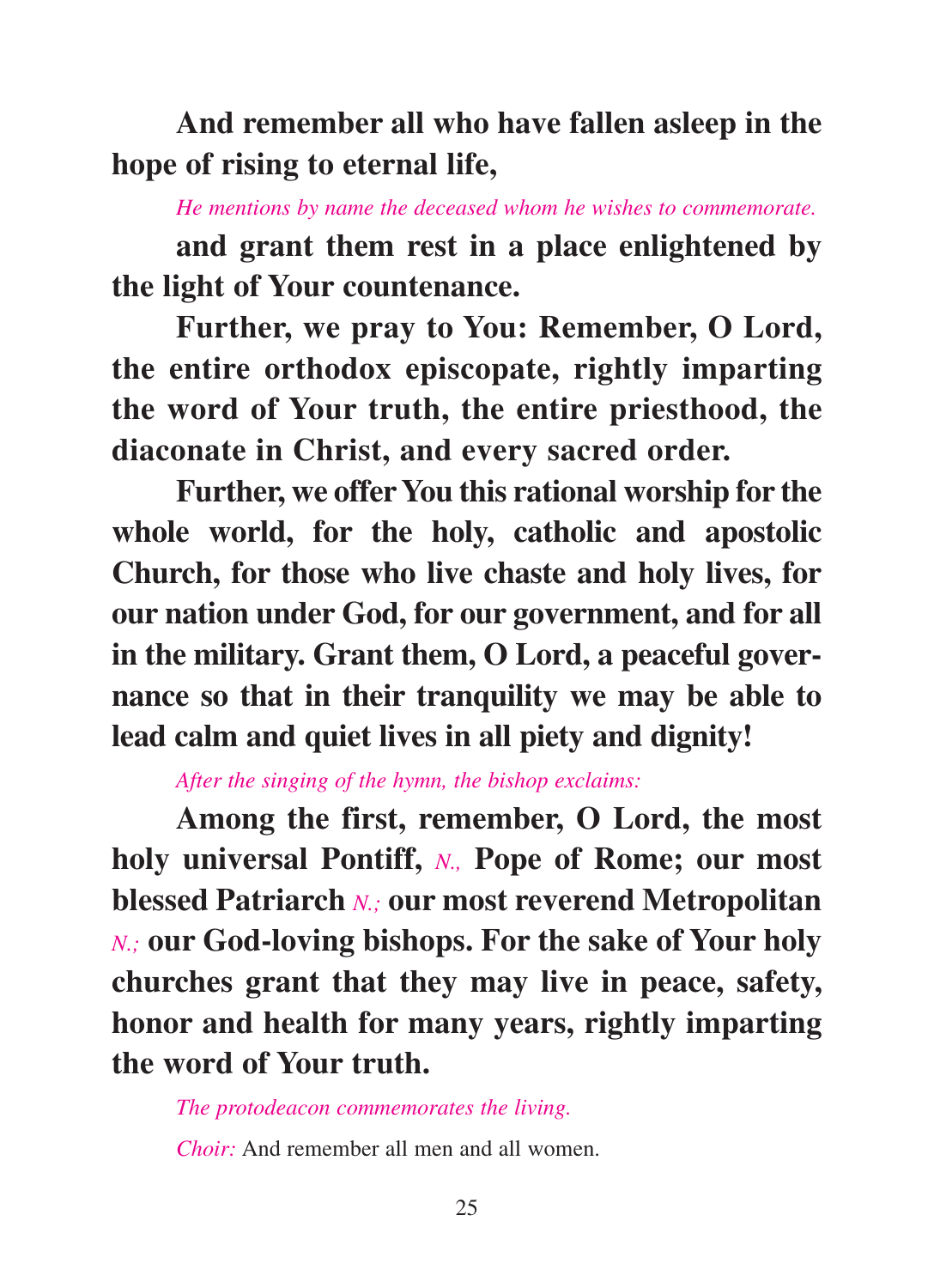#### *The bishop prays:*

**Remember, O Lord, this city in which we live and every city and country and the faithful who live in them. Remember, O Lord, seafarers and travelers, the sick and the suffering, those held captive, and their salvation. Remember, O Lord, those who bear fruit doing good works in Your holy churches and remembering the poor. Send down Your mercy upon us all.**

*and mentions the living whom he wishes to commemorate. The bishop exclaims:*

**And grant that with one voice and one heart we may glorify and acclaim the praises of Your most honored and magnificent name, Father, Son and Holy Spirit, now and for ever and ever.**

*Choir:* Amen.

*The bishop, turning to the doors and blessing, says:*

# **And may the mercies of our great God and Savior, Jesus Christ, be with all of you.**

*Choir:* And with your spirit.

*The deacon receives the blessing from the bishop, goes to the usual place, and says:*

Having remembered all the saints, again and again in peace, let us pray to the Lord.

*Choir:* Lord, have mercy.

For the precious Gifts, which have been presented and consecrated, let us pray to the Lord.

*Choir:* Lord, have mercy.

That our loving God, Who has received them as a spiritually fragrant aroma upon His holy, heavenly and mystical altar, may send down on us in return His divine grace and the gift of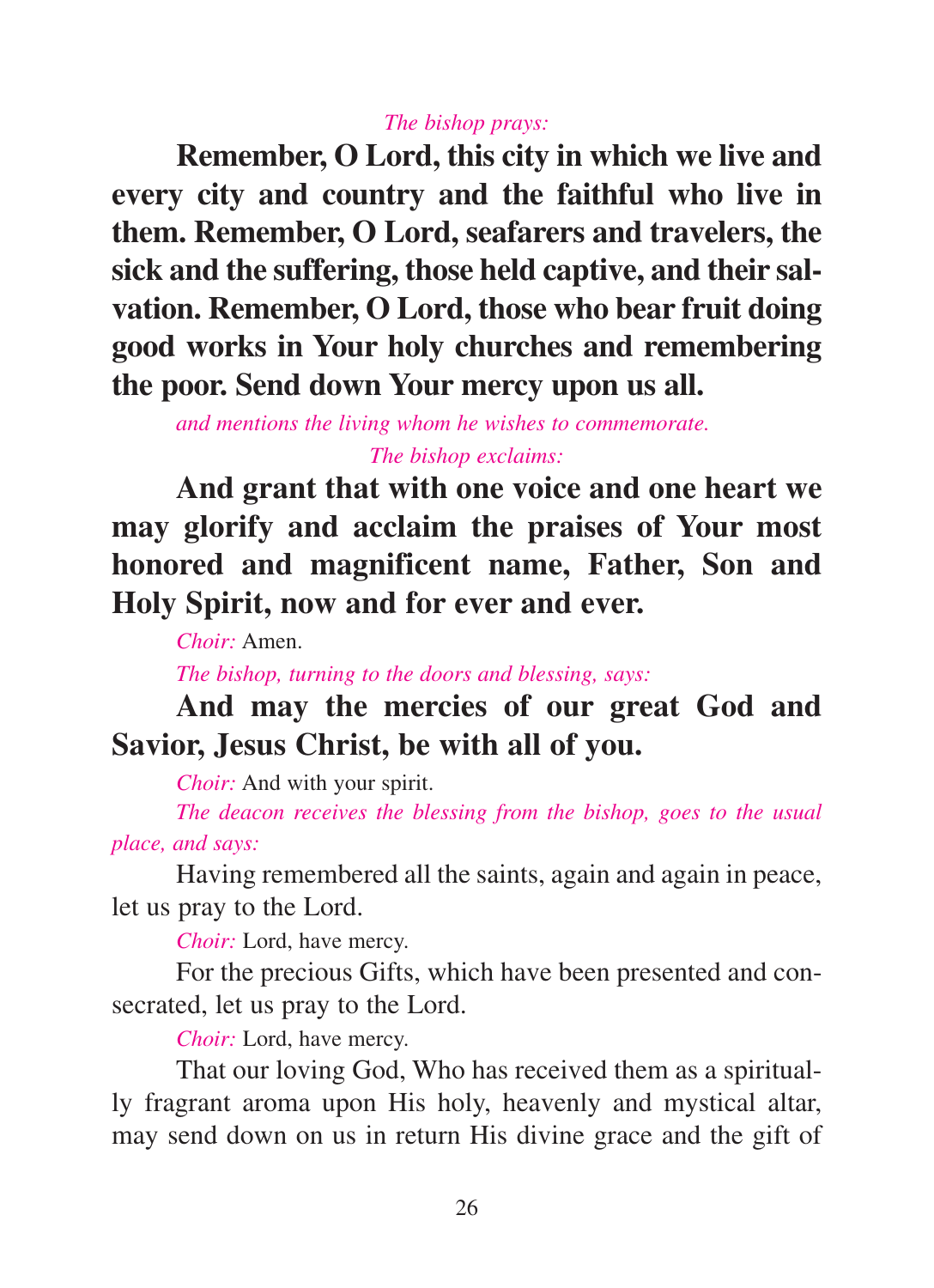the Holy Spirit, let us pray.

*Choir:* Lord, have mercy.

That we may be delivered from all tribulation, wrath and misfortune, let us pray to the Lord.

*Choir:* Lord, have mercy.

#### *The bishop prays:*

**We place before You our whole life and hope, O loving Master; and we ask, we pray, and we entreat You: Make us worthy to partake with a pure conscience of Your awesome and heavenly Mysteries at this sacred and spiritual table: for forgiveness of sins, for the pardon of offences, for fellowship of the Holy Spirit, for the inheritance of the kingdom of heaven, for confidence before You, and not for judgment or condemnation.**

#### *Deacon:*

Help us, save us, have mercy and protect us, O God, by Your grace.

*Choir:* Lord, have mercy.

That this whole day may be perfect, holy, peaceful, and sinless, let us ask the Lord.

*Choir:* Grant this, O Lord.

For an angel of peace, a faithful guide, a guardian of our souls and bodies, let us ask the Lord.

*Choir:* Grant this, O Lord.

For the forgiveness and remission of our sins and offenses, let us ask the Lord.

*Choir:* Grant this, O Lord.

For all that is good and beneficial for our souls and for peace for the world, let us ask the Lord.

*Choir:* Grant this, O Lord.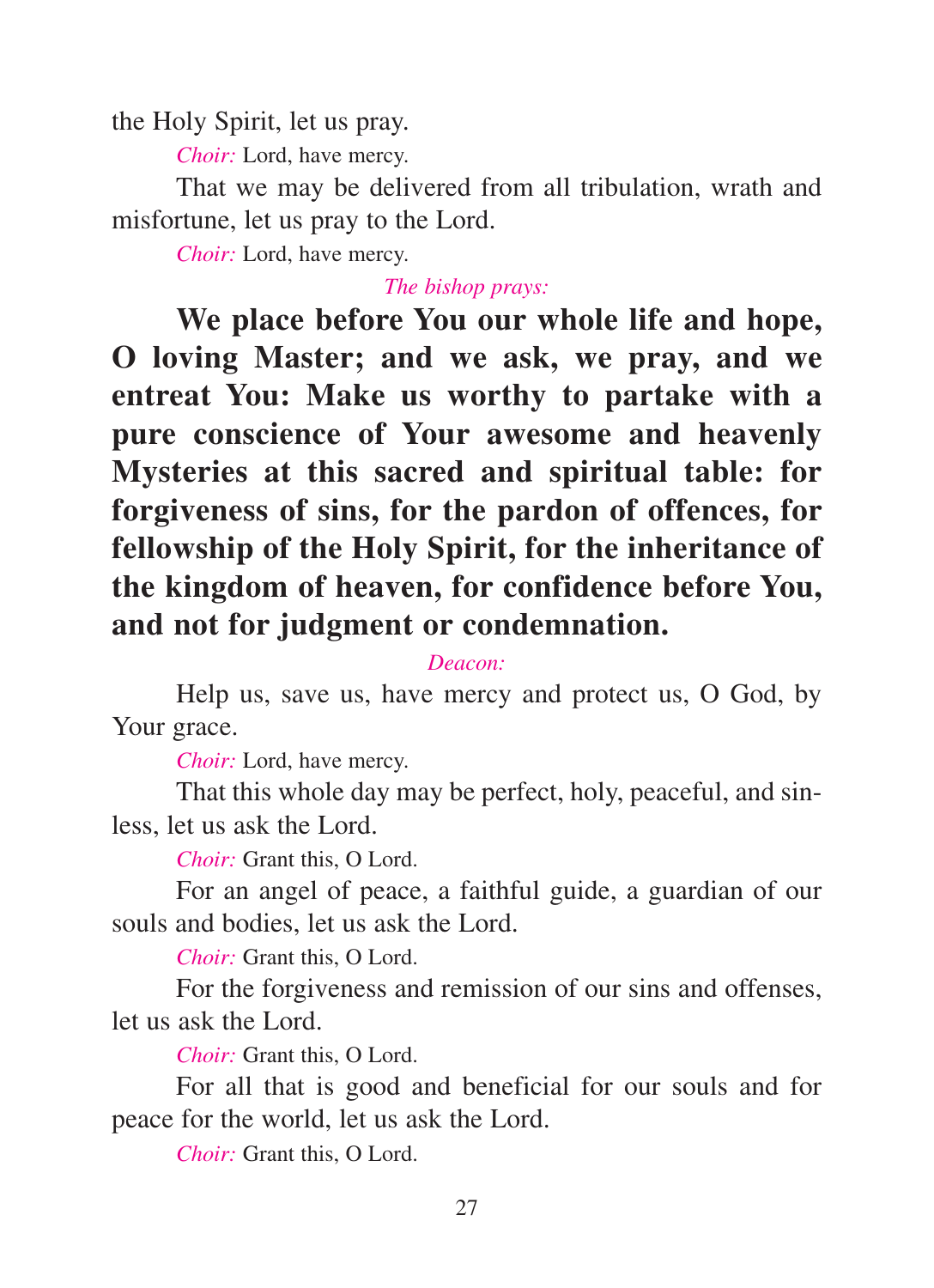That we may spend the rest of our lifetime in peace and repentance, let us ask the Lord.

*Choir:* Grant this, O Lord.

For a Christian end to our life, one that is painless, unashaming, and peaceful; and for a good defense at the awesome tribunal of Christ, let us ask the Lord.

*Choir:* Grant this, O Lord.

Having asked for unity of the faith and for the fellowship of the Holy Spirit, let us commend ourselves and one another and our whole life to Christ our God.

*Choir:* To You, O Lord.

*The bishop exclaims:*

# **And make us worthy, O Master, with confidence and without condemnation to dare call upon You, the heavenly God, as Father, and say:**

## *Choir:*

Our Father, Who art in heaven, hallowed by Thy name. Thy kingdom come. Thy will be done on earth as it is in heaven. Give us this day our daily bread; and forgive us our trespasses as we forgive those who trespass against us. And lead us not into temptation, but deliver us from evil.

### *Bishop:*

**for the kingdom, the power, and the glory are Yours, Father, Son, and Holy Spirit, now and for ever and ever.**

*Choir:* Amen.

# *Bishop:* **Peace be with all.**

*Choir:* And with Your spirit.

### *Deacon:*

Bow your heads to the Lord. *Choir:* To You, O Lord.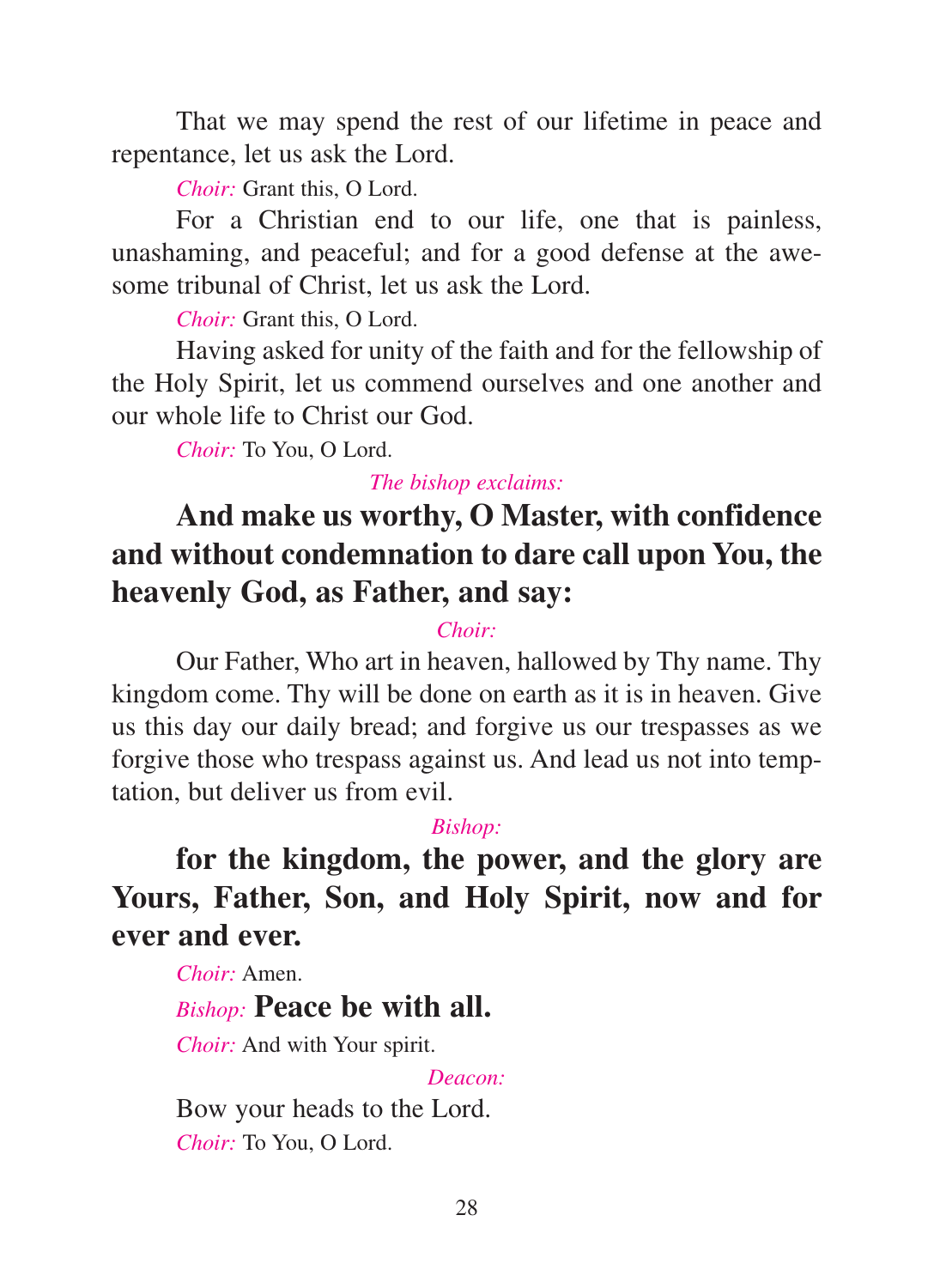#### *The bishop prays:*

**We give You thanks, O invisible King, for by Your infinite power You created all things and, in Your great mercy, brought all things from nothingness into being. Look down from heaven, O Master, upon those who have bowed their heads to You, for they have not bowed them down to flesh and blood, but to You, the awesome God. Therefore, O Master, make smooth the ways that lie before us all for our good and in accord with each one's personal need: sail with seafarers; travel with travelers; heal the sick, O Physician of our souls and bodies**

#### *Exclamation:*

**through the grace, mercies and loving-kindness of Your only-begotten Son with Whom You are blessed together with Your most holy, good, and lifegiving Spirit, now and for ever and ever.**

*Choir:* Amen.

### *The bishop prays:*

**Attend, O Lord Jesus Christ, our God, from Your holy dwelling and from the throne of glory in Your kingdom, and come to sanctify us, You Who are seated on high with the Father and are invisibly present here with us. Deign to give us with Your mighty hand Your most pure Body and precious Blood, and through us, to all the people.**

*As this prayer is being said, the protodeacon, standing before the holy doors, puts on his orarion crosswise.*

*Then the bishop and the protodeacon bow three times, each in his own place, saying in a low voice, thrice:*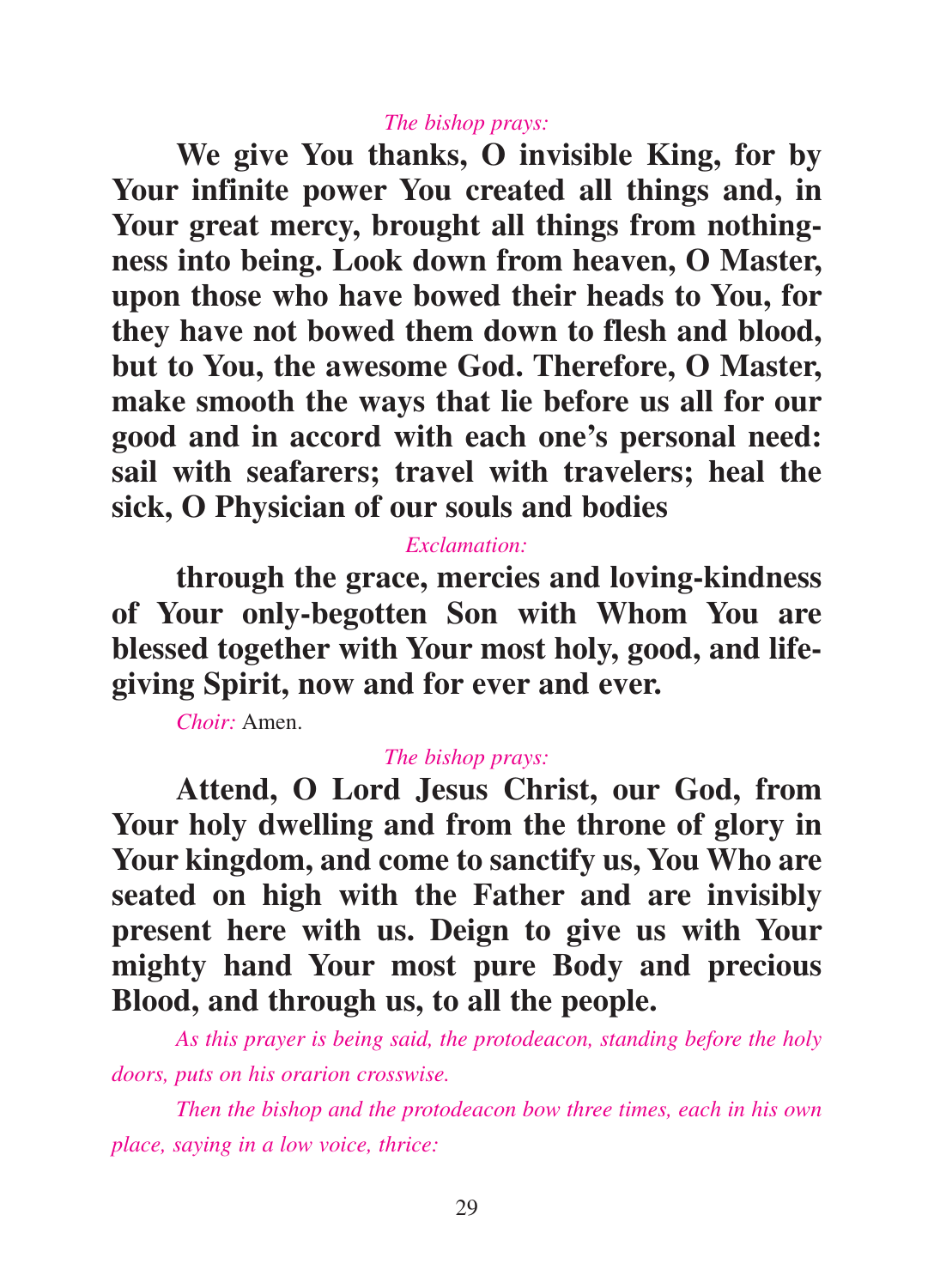## **God, be merciful to me, a sinner.**

*When the protodeacon observes the bishop extend his hand and touch the holy Bread to perform the elevation, he exclaims:*

Let us be attentive!

*The bishop, elevating the holy Bread, exclaims:*

## **Holy Things for the holy!**

*Choir:*

One is holy, one is Lord, Jesus Christ, to the glory of God the Father. Amen.

*The choir sings the communion verse of the day or of the feast.*

*The protodeacon enters the holy sanctuary, stands to the right of the bishop, and says:*

Master, break the holy Bread.

*The bishop carefully and reverently breaks the holy Bread into four parts, saying:*

# **Broken and distributed is the Lamb of God, broken and not divided, always eaten and never consumed, but sanctifying those who partake.**

*The protodeacon says:*

Master, complete the holy chalice.

*The bishop, taking the particle* IC *which lies above, makes a sign of the cross over the holy chalice, saying:*

## **Fullness of the Holy Spirit,**

*and puts It into the holy chalice.*

*Deacon:* Amen.

[*The protodeacon takes the warm water and says to the bishop:* Master, bless the warm water.

*The bishop blesses, saying:*

**Blessed is the warming of Your holy Gifts always, now and for ever and ever. Amen.**

*The protodeacon pours a little warm water crosswise into the holy chalice, saying:*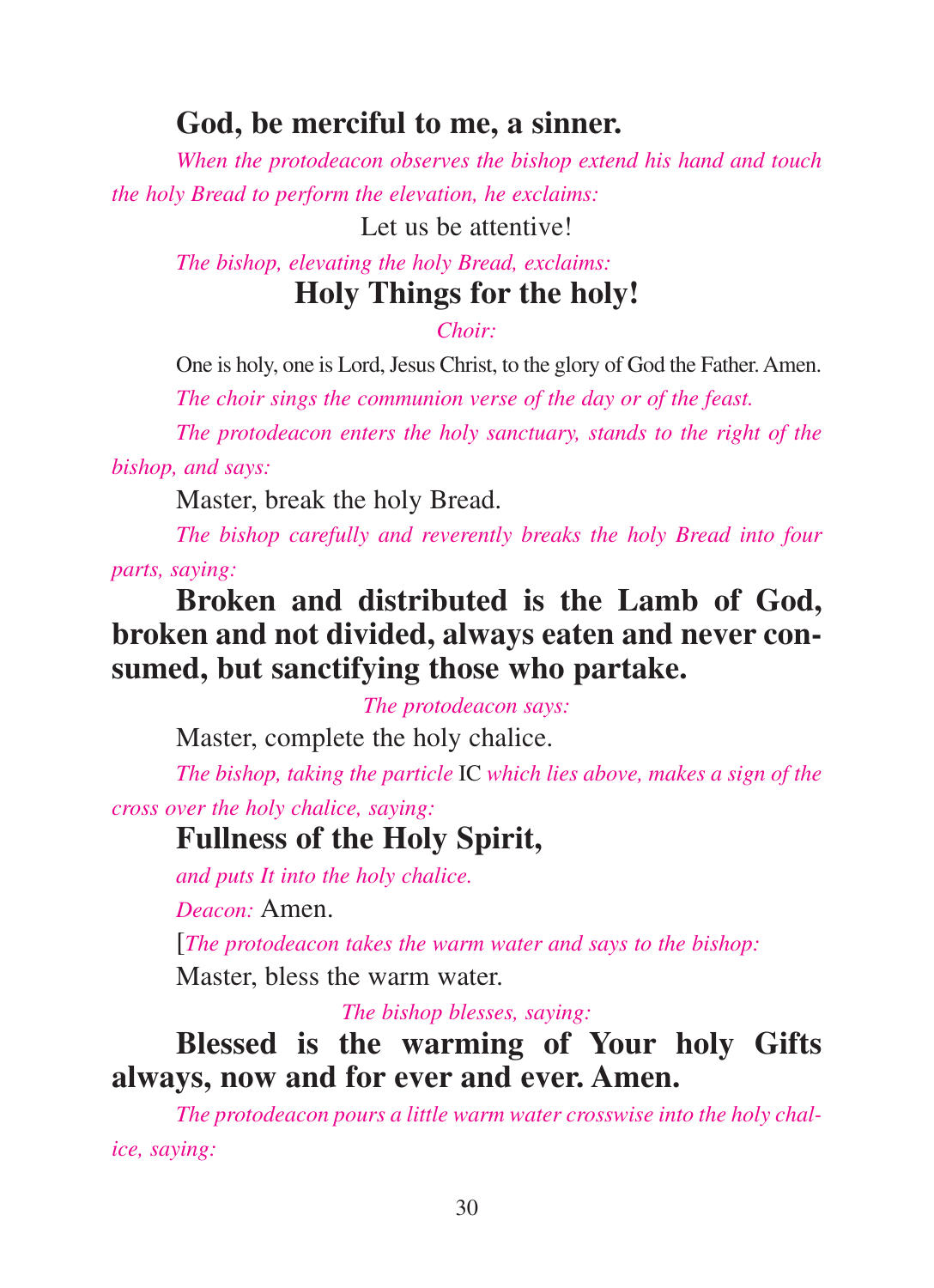Warmth of faith full of the Holy Spirit. Amen.

*He puts the warm water aside and stands a little apart.*]

*The bishop says:*

# **Priests and deacons, approach.**

*Then everyone approaches, makes a reverent bow and asks forgiveness. The bishop, holding the holy Bread, gives It to those who approach. A priest or a deacon, having kissed the bishop's hand, receives the holy Bread and says:*

Master, give me the precious and holy Body of our Lord and God and Savior, Jesus Christ.

### *The bishop says:*

**The precious and holy and most pure Body of our Lord and God and Savior, Jesus Christ, is given to the reverend priest** *N., or* **deacon,** *N.,* **for the forgiveness of his sins and for life everlasting.**

*Everyone walks to the right of the holy table and stands there with bowed head, prays together with the bishop, saying:*

I believe, O Lord....

*Likewise, the bishop takes a particle of the holy Bread and says:*

**The precious and holy and most pure Body of our Lord and God and Savior, Jesus Christ, is given to me, bishop** *N.,* **for the forgiveness of my sins and for life everlasting. Amen.**

*The bishop bows his head and prays, saying:*

**I believe, O Lord, and confess that You are truly Christ, the Son of the living God, Who came into the world to save sinners, of whom I am first.**

**Accept me this day, O Son of God, as a partaker of Your mystical Supper. I will not tell the mystery to Your enemies, nor will I give You a kiss as did Judas, but like the thief, I confess to You:**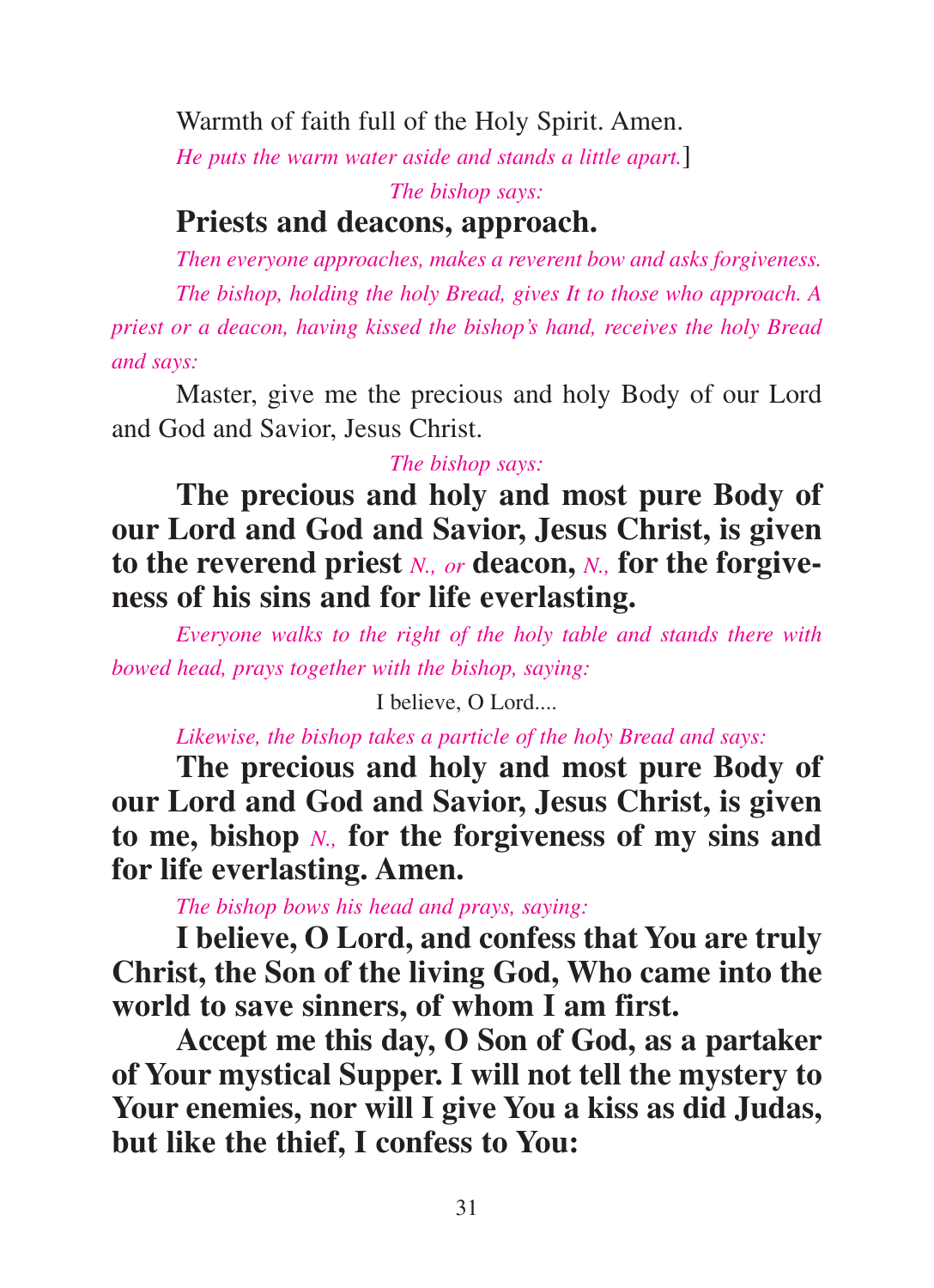**Remember me, O Lord, when You come into Your kingdom.**

**Remember me, O Master, when You come into Your kingdom.**

**Remember me, O Holy One, when You come into Your Kingdom.**

**May the partaking of Your Holy Mysteries, O Lord, be unto me not for judgment or condemnation but for the healing of soul and body.**

**God, be merciful to me, a sinner.**

**God, cleanse me of my sins and have mercy on me.**

**I have sinned without number, forgive me, O Lord.**

*Everyone partakes of the holy Bread with fear and reverence.*

*Likewise, the bishop bows, takes the holy chalice with the purificator in both hands and partakes of it, saying:*

**I, servant of God,** *N.,* **a bishop, partake of the precious and holy Blood of our Lord and God and Savior, Jesus Christ; for the forgiveness of my sins and for life everlasting. Amen.**

*He wipes his lips and the rim of the holy chalice with the purificator, and says:*

**This has touched my lips and shall remove my wickedness and purge my sins.**

*Then he invites the priests and deacons, saying:* **Priests and deacons, approach again.**

*They approach one by one, and bow, saying:* Behold, I approach our immortal King and God.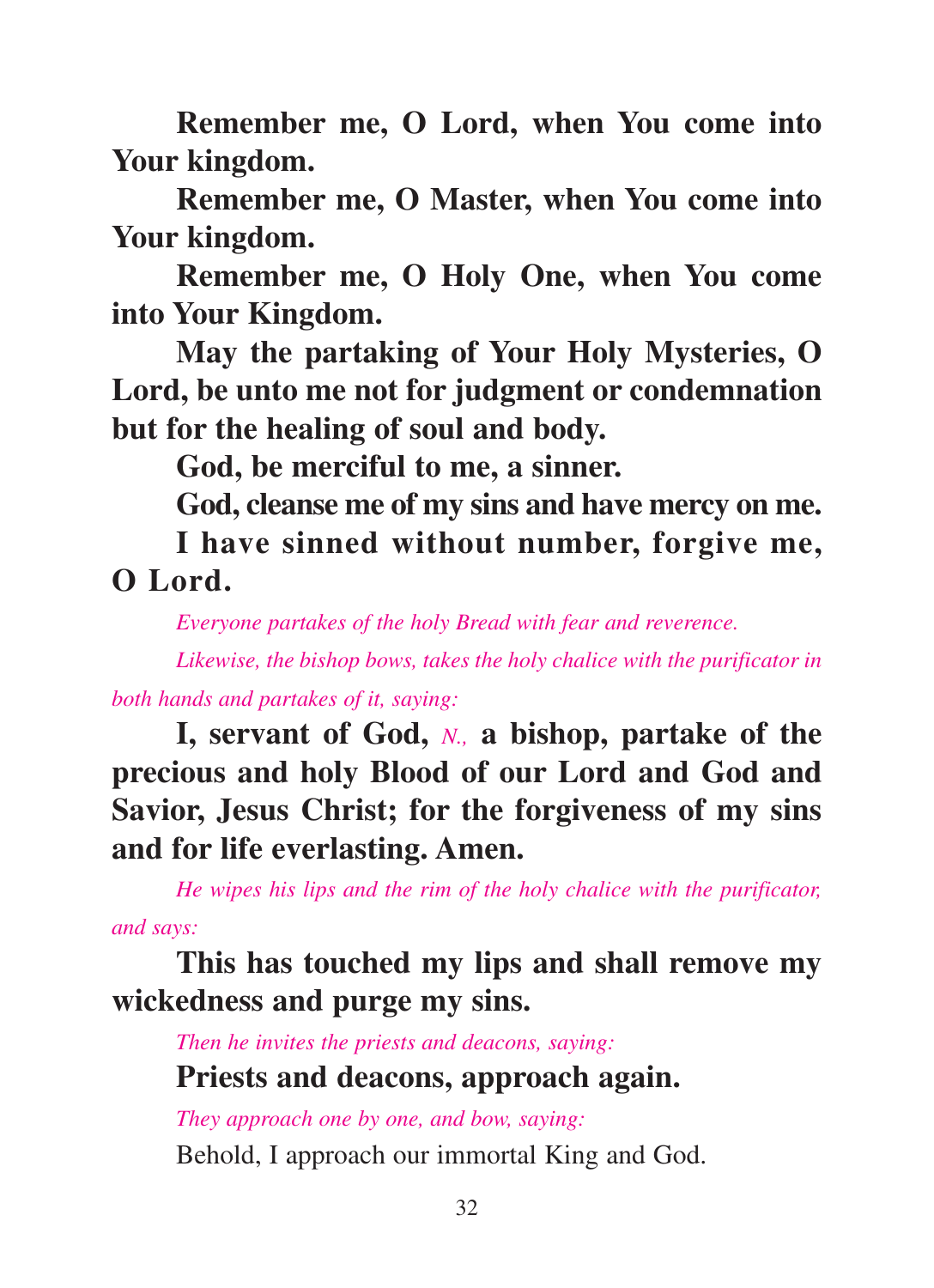Master, give me the precious and holy Blood of our Lord and God and Savior, Jesus Christ.

*The bishop says:*

**The servant of God, priest** *N., or* **deacon,** *N.,* **partakes of the precious and holy Blood of our Lord and God and Savior, Jesus Christ, for the forgiveness of his sins and for the life everlasting.**

*After a priest or a deacon has received, the bishop says:*

# **This has touched your lips and shall remove your wickedness, and purge your sins.**

*Then the bishop breaks the two remaining particles of the holy Lamb,* NI *and* KA, *into smaller pieces. With a sponge the deacon puts them into the holy chalice together with the other particles that were transubstantiated with the Lamb.*

*The deacon, bowing once, reverently accepts the chalice from the bishop, comes to the doors, raises the holy chalice, and shows it to the people, saying:*

Approach with the fear of God and with faith.

*Choir:*

Blessed is He Who comes in the name of the Lord, God the Lord has appeared to us.

*Those who wish to receive communion then approach. After the prayer* I believe, O Lord… *they approach one by one, bow with reverence and awe, with their hands on their chest crosswise, and receive the divine Gifts.*

*The bishop, distributing communion, says:*

**The servant of God,** *N.,* **partakes of the precious, most holy and most pure Body and Blood of our Lord and God and Savior, Jesus Christ, for the forgiveness of his/her sins and life everlasting. Amen.**

*After communion the bishop enters the holy sanctuary and places the holy Gifts on the holy altar.*

*The bishop blesses the people with the holy chalice crosswise, exclaiming:* Save Your people, O God, and bless Your inheritance.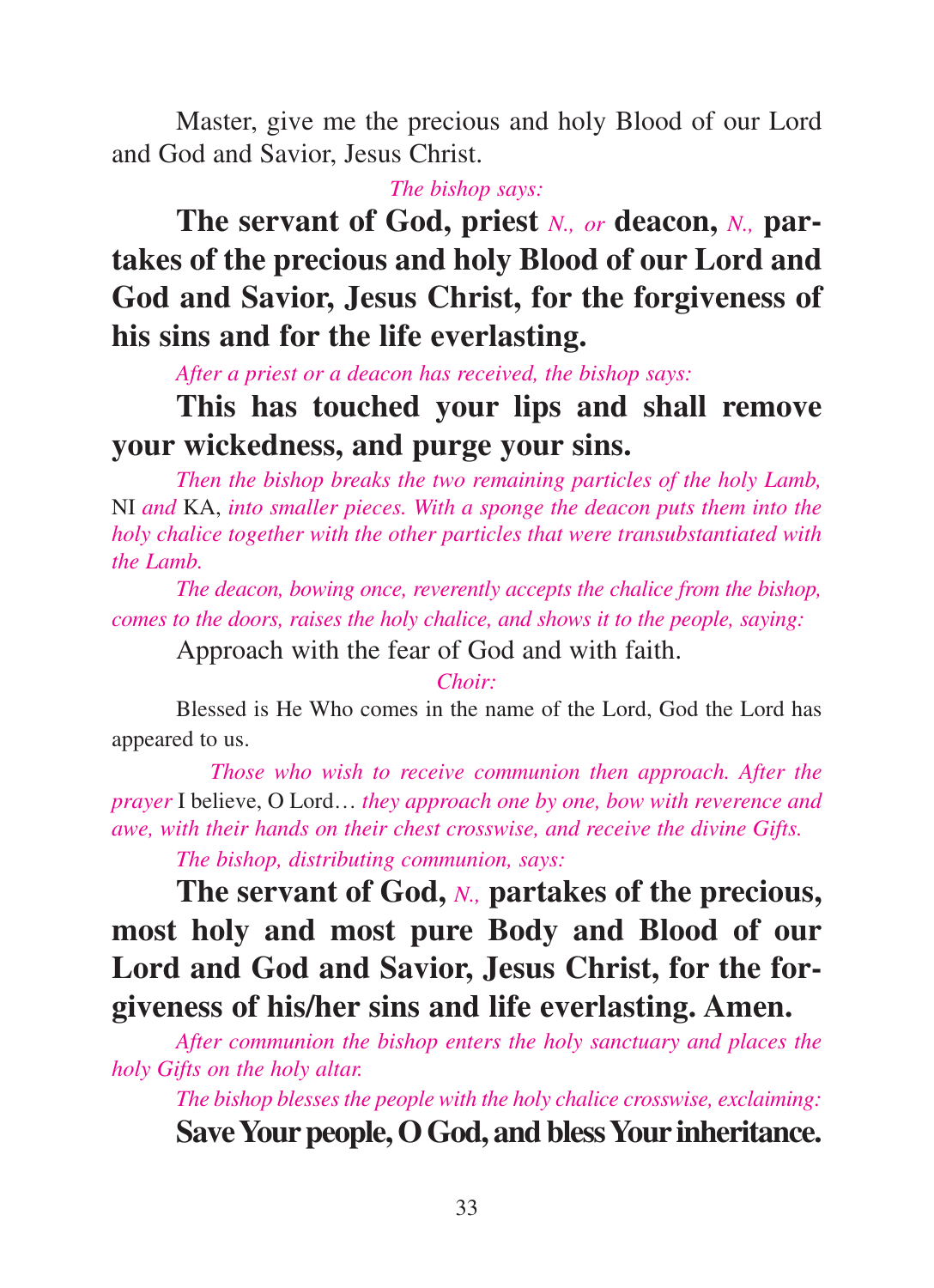*Turning to the holy table, the bishop incenses the holy chalice three times and says in a low voice:*

## **Be exalted, O God, above the heavens; above all the earth be Your glory.**

*Choir:* Many years, Master.

We have seen the true light. We have received the heavenly Spirit. We have found the true faith. We worship the undivided Trinity for having saved us.

*The bishop takes the holy diskos and puts it on the head of the deacon. The deacon, having received it with reverence, proceeds to the prothesis, facing the doors but saying nothing, and leaves it there. The bishop makes a bow, takes the holy chalice, turns to the doors facing the people, and says in a low voice:*

## **Blessed be our God**

### *And aloud:* **always, now and for ever and ever.**

*The priest receives the chalice from the bishop with both hands and, kissing it, goes to the holy prothesis and places the holy Gifts there. The bishop puts his mitre on.*

*Choir:* Amen.

May our mouths be filled with Your praise, O Lord, that we may sing of Your glory. For You made us worthy to partake of Your holy, divine, immortal and life-giving Mysteries. Preserve us in Your holiness that we may meditate all the day upon Your justice. Alleluia, alleluia, alleluia.

*The protodeacon loosens his orarion, leaves through the northern door, stands in the customary place, and says:*

Stand aright! Having received the divine, holy, immaculate, immortal, heavenly, and life-giving, awesome Mysteries of Christ, let us rightly give thanks to the Lord.

*Choir:* Lord, have mercy.

Help us, save us, have mercy and protect us, O God, by Your grace.

*Choir:* Lord, have mercy.

Having asked that this whole day may be perfect, holy, peaceful, and sinless, let us commend ourselves and one another, and our whole life to Christ our God.

*Choir:* To You, O Lord.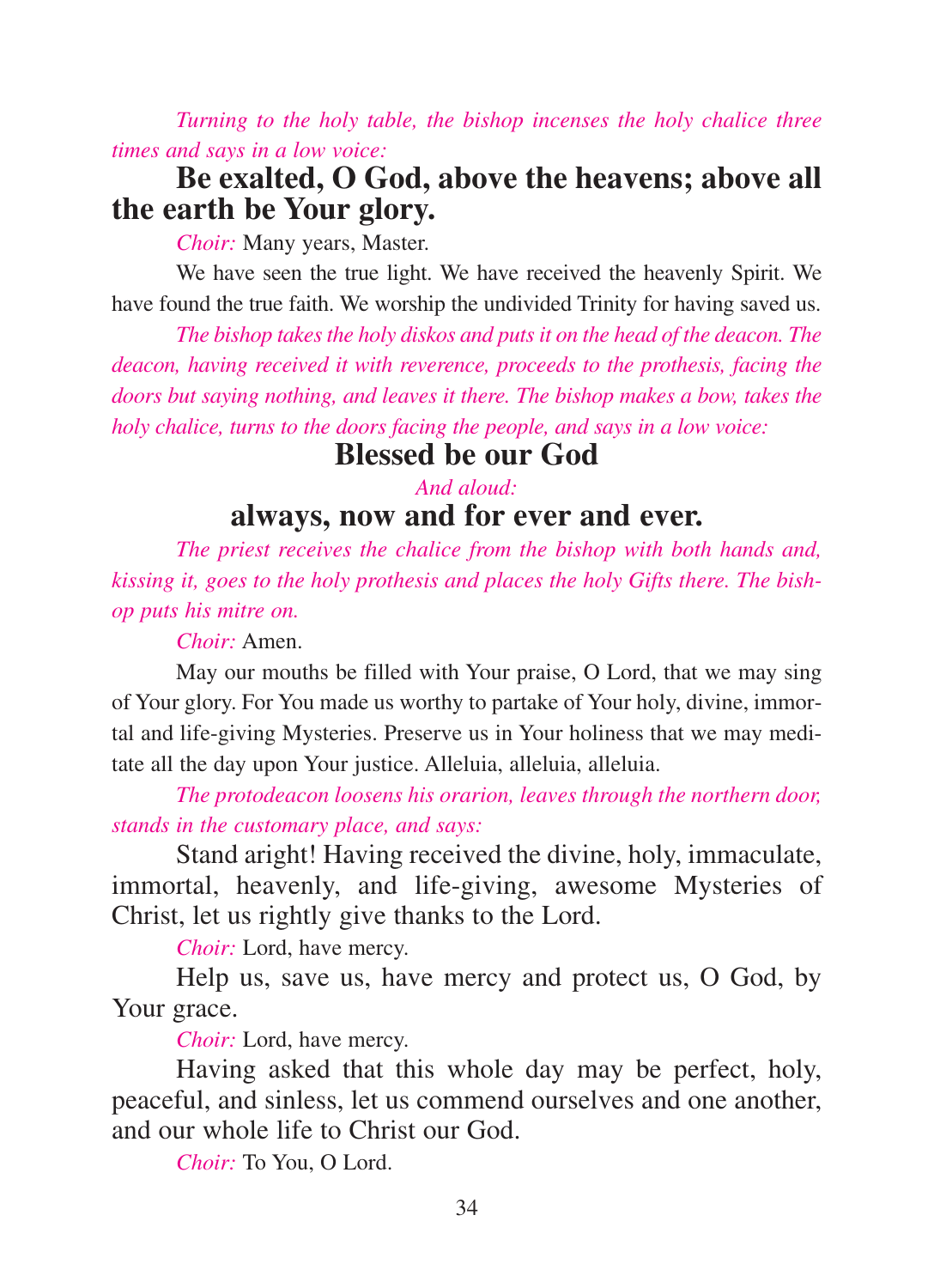#### *Prayer of Thanksgiving:*

**We thank You, O Master, lover of humankind and benefactor of our souls, that even today You have made us worthy of Your heavenly and immortal Mysteries. Make straight our path. Make us all firm in fear of You. Protect our lives and secure our steps, through the prayers and supplications of the glorious Mother of God and ever-virgin Mary and of all Your saints,**

*The bishop folds the ileton and, holding the holy Gospel, makes the sign of the cross over it.*

### *Exclamation:*

**for You are our sanctification and we give glory to You, Father, Son and Holy Spirit, now and for ever and ever.**

*Choir:* Amen.

*Priest:* Let us go forth in peace.

*Choir:* In the name of the Lord.

*Protodeacon:* Let us pray to the Lord.

*Choir:* Lord, have mercy.

*Prayer behind the Ambo, aloud:*

**You bless those who bless You, O Lord, and You sanctify those who trust in You. Save Your people and bless Your inheritance. Protect the fullness of Your Church. Sanctify those who love the beauty of Your house and glorify them by Your divine power. Do not forsake us who hope in You. Grant peace to Your world, to Your churches, to the priests, to our nation protected by God, to our government, and to**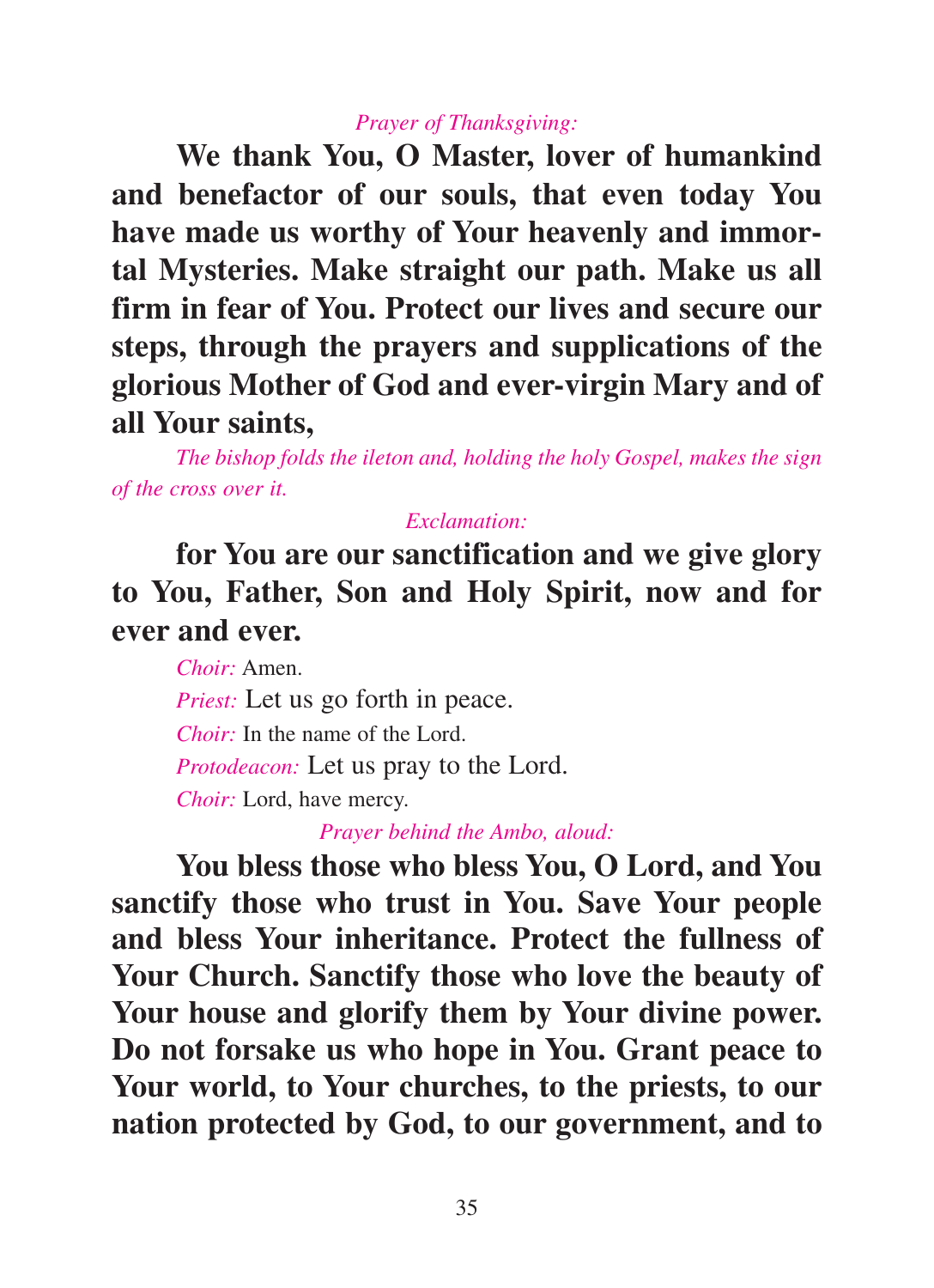**all Your people. For all good giving and every perfect gift is from above, coming down from You, the Father of Lights. And we give glory, thanks, and worship to You, Father, Son, and Holy Spirit, now and for ever and ever.**

*Choir:* Amen.

Blessed is the name of the Lord now and for ever *(thrice).*

*During the prayer, the protodeacon stands before the icon of Christ, holding his orarion, with his head bowed until the conclusion of the prayer. After the prayer, the priest enters through the holy doors to the holy sanctuary. The bishop says the concluding prayer:*

**Being the fulfillment of the Law and the Prophets, O Christ our God, You fully achieved the whole of the Father's plan of salvation, fill our hearts with joy and gladness, always, now and for ever and ever. Amen.**

*The deacon enters the sanctuary through the northern door, and with reverence consumes the holy Gifts.*

*Bishop blesses the people:*

**The blessing of the Lord be upon you with His grace and love for humankind, always, now and for ever and ever.**

*Choir:* Amen.

#### *Bishop:*

# **Glory be to You, O Christ our God, our hope, glory be to You.**

*Choir:* Glory be to the Father and to the Son and to the Holy Spirit, now and for ever and ever. Amen. Lord, have mercy *(thrice).* Master, give the blessing.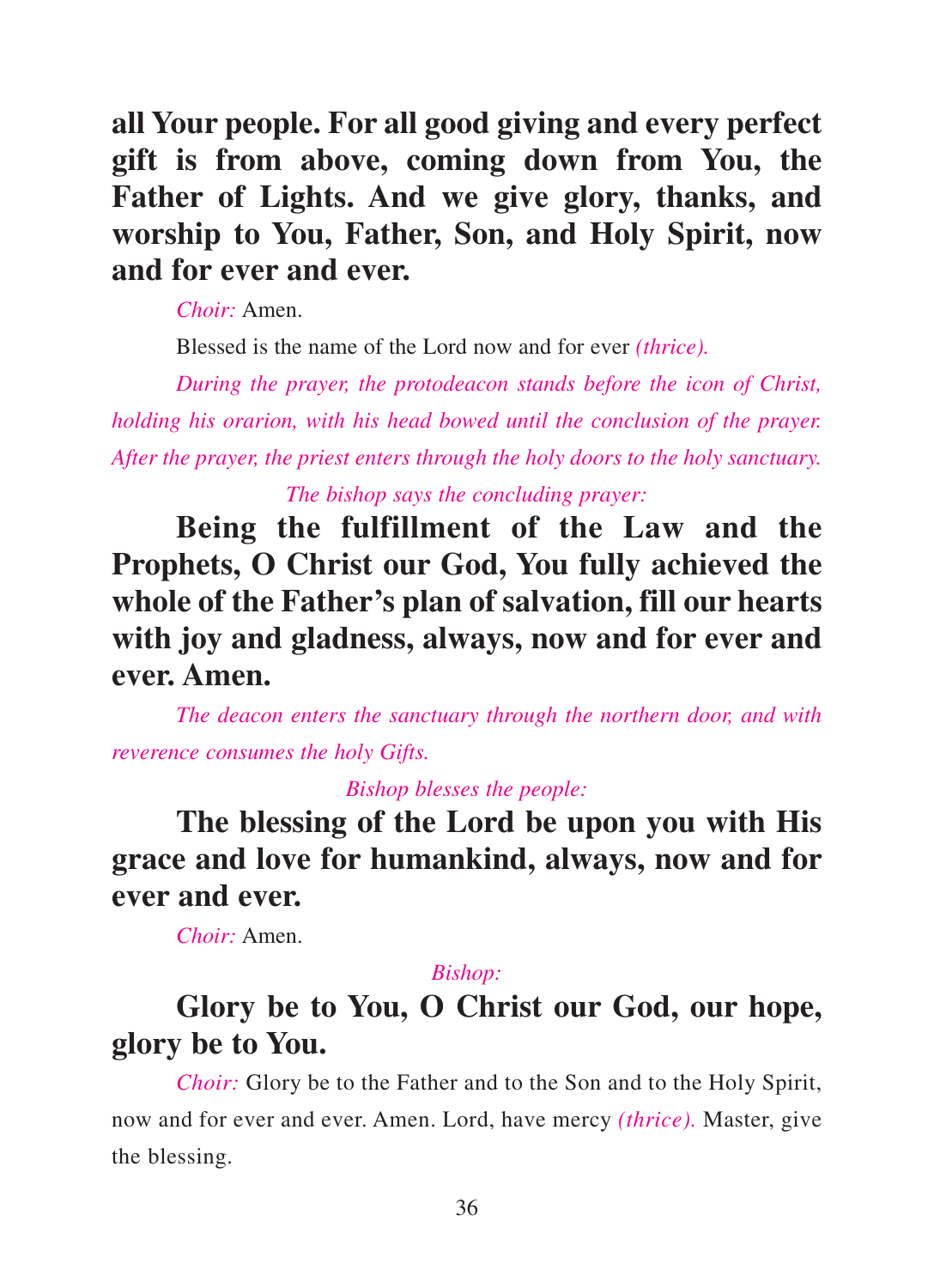#### *Bishop:*

**Christ our true God** (**risen from the dead**) **through the prayers of His immaculate Mother** *(and so forth),* **of our father among the saints, John Chrysostom, archbishop of Constantinople, and of Saint** *N. (whose church it is),* **and of Saint** *N. (whose memorial it is),* **and all the saints, will have mercy and save us, for He is good and loves humankind.**

*Choir:* Amen.

*The bishop, facing the people, intones the polychronion in a loud voice:*

**To the most holy universal Pontiff,** *N.,* **Pope of Rome, grant, O Lord, many years.**

*The choir sings:* Many years.

*Bishop:* **To our most blessed Patriarch,** *N.,* **grant, O Lord, many years.**

*Choir:* Many years.

*Bishop:* **To our most reverend Metropolitan,** *N.,* **grant, O Lord, many years.**

*Choir:* Many years.

*The first priest:* **To our God-loving Bishop,** *N.,* **grant, O Lord, many years.**

*Choir:* Many years.

*Bishop:* **To our nation under God and our civil authorities grant, O Lord, many years.**

*Choir:* Many years.

*The second priest:* **To all in the priestly and religious orders, to all our fathers and brethren, and to all orthodox Christians, grant, O Lord, many years.**

*Choir:* Many years.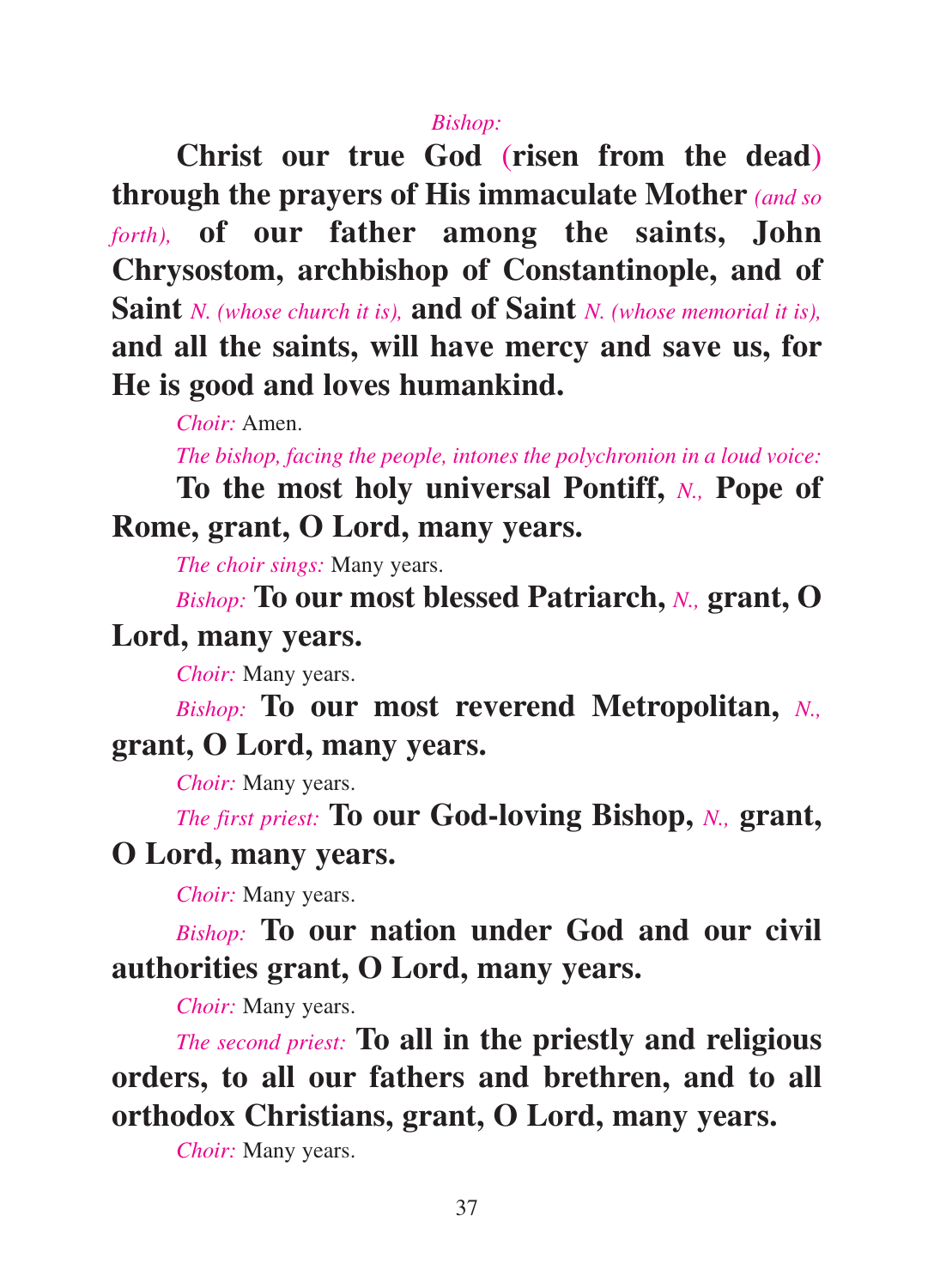## **Feastday dismissals for the Liturgy**

## *Elevation of the Holy Cross:*

**Christ our true God, through the prayers of His immaculate Mother; by the power of the precious and life-giving Cross, whose universal elevation we solemnly celebrate today; of our father among the saints, John Chrysostom, archbishop of Constantinople, and of all the saints, will have mercy and save us, for He is good and loves humankind.**

## *Nativity of Christ:*

**Christ our true God, Who was born in a cave in Bethlehem of Judea and lay in a manger for our salvation, through the prayers of His immaculate Mother; of our father among the saints, John Chrysostom, archbishop of Constantinople:**

## *Circumcision:*

**Christ our true God, Who, in accord with the Law, accepted circumcision on the eighth day for our salvation:**

## *Theophany:*

**Christ our true God, Who willed to be baptized in the Jordan by John for our salvation:**

## *Encounter:*

**Christ our true God, Who willed to be carried in the arms of the righteous Simeon for our salvation:**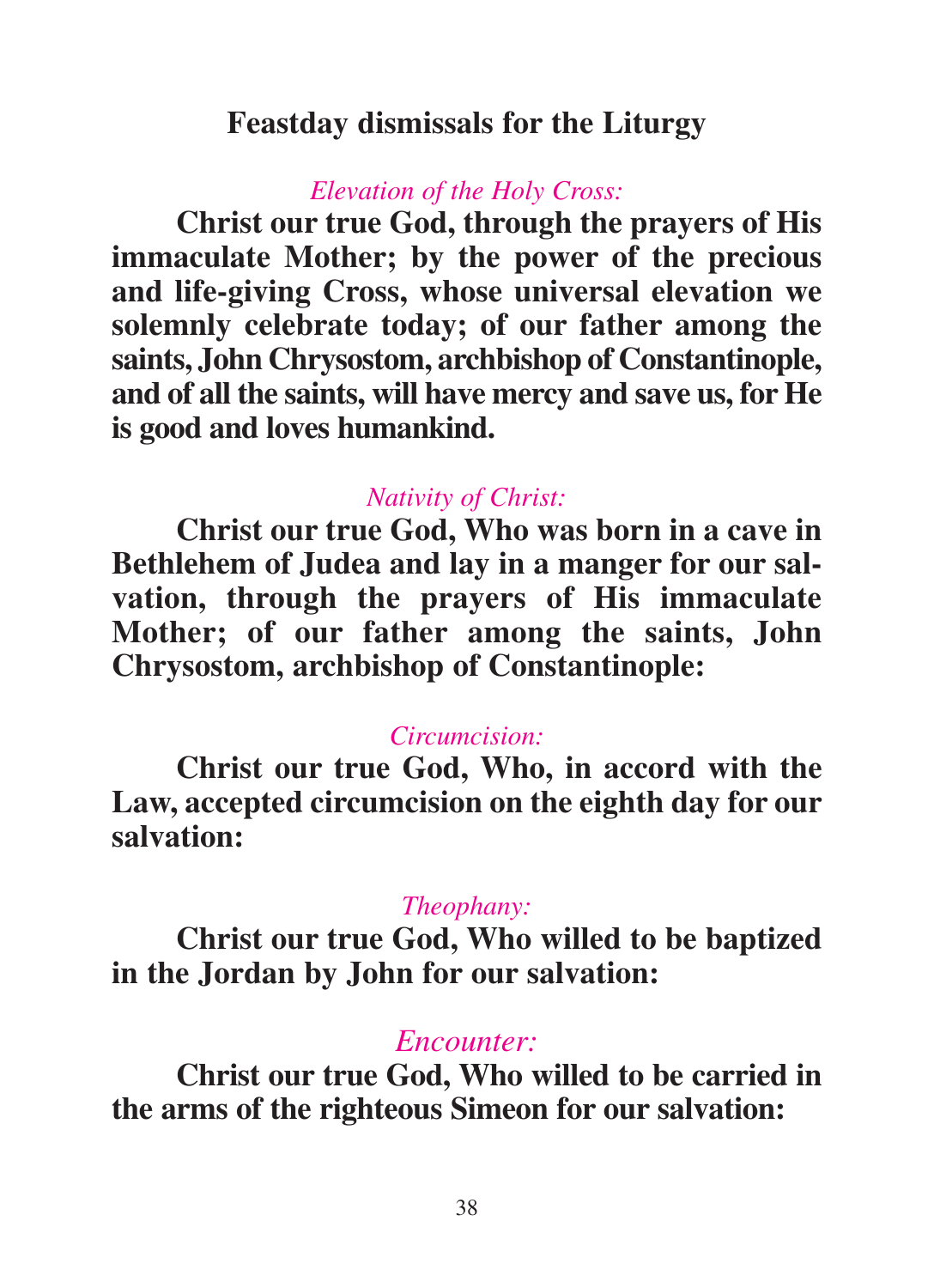## *Transfiguration:*

**Christ our true God, Who was transfigured in glory on Mount Tabor before His disciples and apostles for our salvation:**

## *Saturday of the Righteous Lazarus:*

**Christ our true God, Who came to Bethany to raise the righteous Lazarus for our salvation:**

### *Palm Sunday:*

**Christ our true God, Who willed to sit upon the foal of an ass and came to Jerusalem, and Who received praise from the Hebrew children for our salvation:**

## *Easter Sunday and all of Bright Week:*

**Christ our true God, risen from the dead, trampling death by death and to those in the tombs giving life:**

## *Sunday of the Holy Apostle Thomas:*

**Christ our true God, Who came to the disciples, the doors being closed, and made Thomas a believer for our salvation:**

### *Ascension:*

**Christ our true God, Who was taken up in glory from us to heaven and sits at the right hand of God the Father for our salvation:**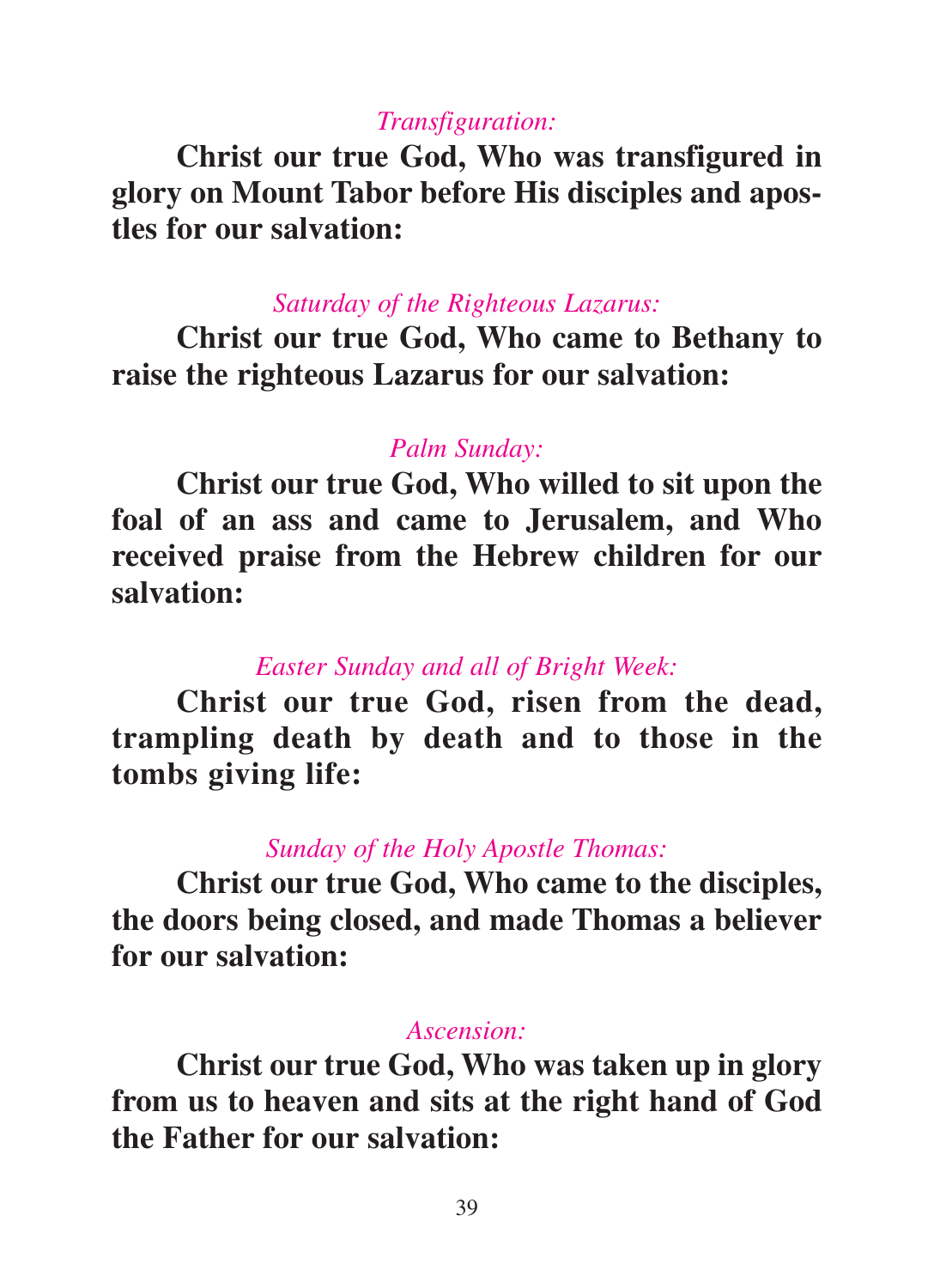### *Pentecost Sunday:*

**Christ our true God, Who, in fiery tongues, sent down from heaven the Most Holy Spirit upon His holy disciples and apostles for our salvation:**

### *Feasts of the Mother of God:*

**Christ our true God, through the prayers of His immaculate Mother, the glorious feast of whose Nartivity,** *or* **Patronage,** *or* **Entrance into the Temple,** *or* **Annunciation,** *or* **Dormition, we solemnly celebrate today; of our father among the saints, John Chrysostom, archbishop of Constantinople, and of all the saints, will have mercy and save us, for He is good and loves humankind.**

### *The Passing of the Holy Apostle John the Theologian:*

**Christ our true God, through the prayers of His immaculate Mother, the holy, glorious and allpraiseworthy apostle and evangelist, virgin, bosomfriend, and beloved disciple of Christ, John the Theologian, the memorial of whose honorable passing we solemnly celebrate today; of our father among the saints, John Chrysostom, archbishop of Constantinople, and of all the saints, will have mercy and save us, for He is good and loves humankind.**

## *Synaxis of St. Michael, Prince of the Heavenly Hosts and of all other Incorporeal Powers:*

**Christ our true God, through the prayers of His immaculate Mother, the protection of honorable, heavenly incorporeal powers, whose synaxis we solemnly celebrate today:**